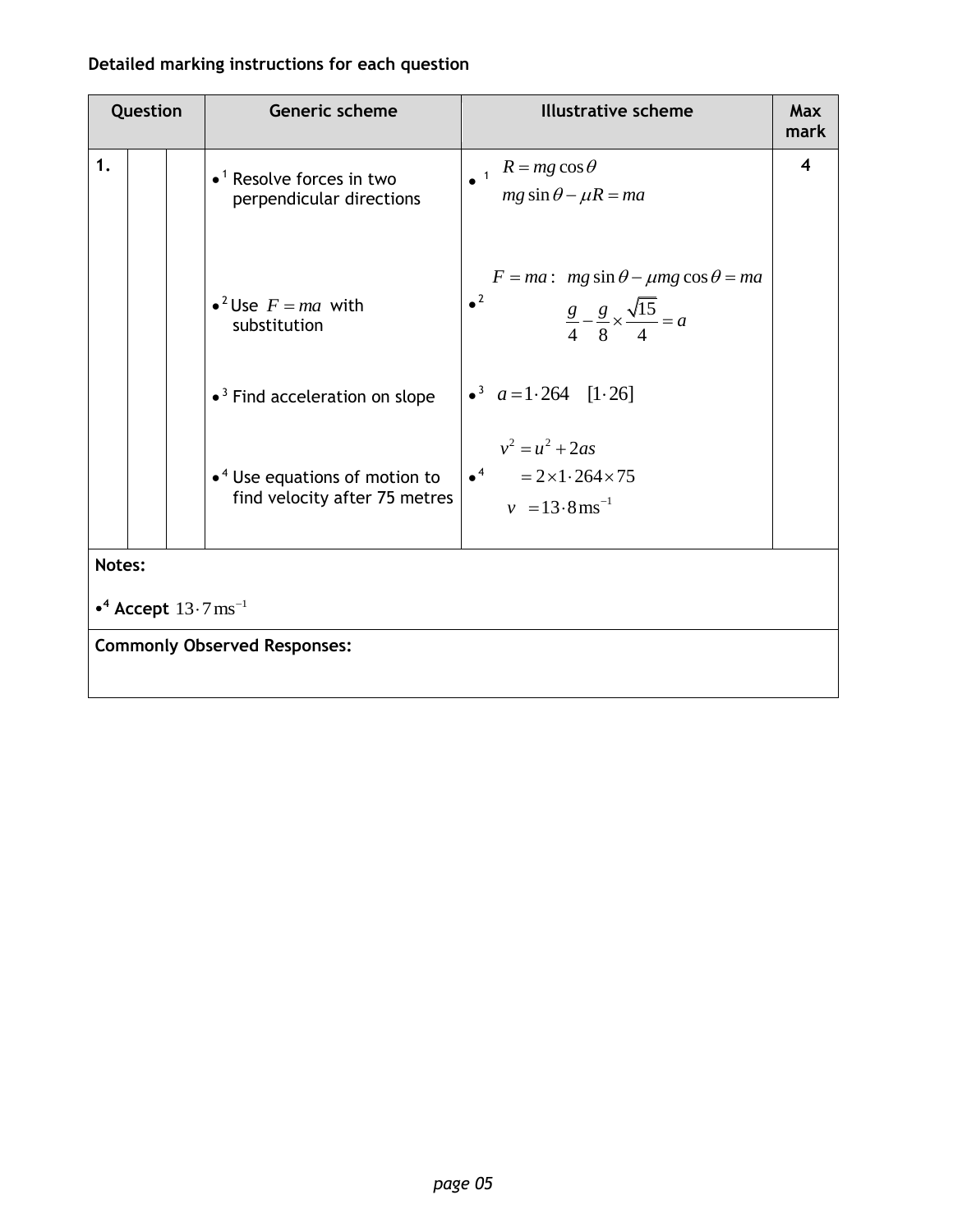| Question |                                                                                                     | Generic scheme                                                                        | <b>Illustrative scheme</b>                                                                                                                                                                                  | Max<br>mark             |  |  |  |  |  |
|----------|-----------------------------------------------------------------------------------------------------|---------------------------------------------------------------------------------------|-------------------------------------------------------------------------------------------------------------------------------------------------------------------------------------------------------------|-------------------------|--|--|--|--|--|
|          | <b>Alternative Solution:</b>                                                                        |                                                                                       |                                                                                                                                                                                                             |                         |  |  |  |  |  |
| 1.       |                                                                                                     | $\bullet$ <sup>1</sup> State initial values of kinetic<br>energy and potential energy | $\bullet$ <sup>1</sup> At top of the slope<br>$\mathcal{E}_k + \mathcal{E}_p$<br>$0 + m \times g \times 75 \sin \theta$<br>$=\frac{75mg}{4}$<br>At bottom of slope<br>$\varepsilon_{K} = \frac{1}{2}mv^{2}$ | $\overline{\mathbf{4}}$ |  |  |  |  |  |
|          |                                                                                                     | $\bullet^2$ Calculate work done against<br>friction                                   | $\epsilon^2$ $W = \mu N \times 75$<br>$N = mg \cos \theta$                                                                                                                                                  |                         |  |  |  |  |  |
|          |                                                                                                     | $\bullet$ <sup>3</sup> Use work energy principle with<br>substitution                 | $\frac{3}{8} \times \frac{\sqrt{15}mg}{4} \times 75 = \frac{75\sqrt{15}}{32}$<br>$\frac{1}{2}mv^2 = \frac{75mg}{4} - \frac{75\sqrt{15}}{32}$                                                                |                         |  |  |  |  |  |
|          |                                                                                                     | • <sup>4</sup> Value of speed after 75 metres                                         | $v^2 = \frac{75g}{2} - \frac{75\sqrt{15}g}{16}$<br>$v = 13.8$ ms <sup>-1</sup>                                                                                                                              |                         |  |  |  |  |  |
|          | Notes:<br>$\bullet$ <sup>3</sup> and $\bullet$ <sup>4</sup> can be found using definite integration |                                                                                       |                                                                                                                                                                                                             |                         |  |  |  |  |  |
|          |                                                                                                     | <b>Commonly Observed Responses:</b>                                                   |                                                                                                                                                                                                             |                         |  |  |  |  |  |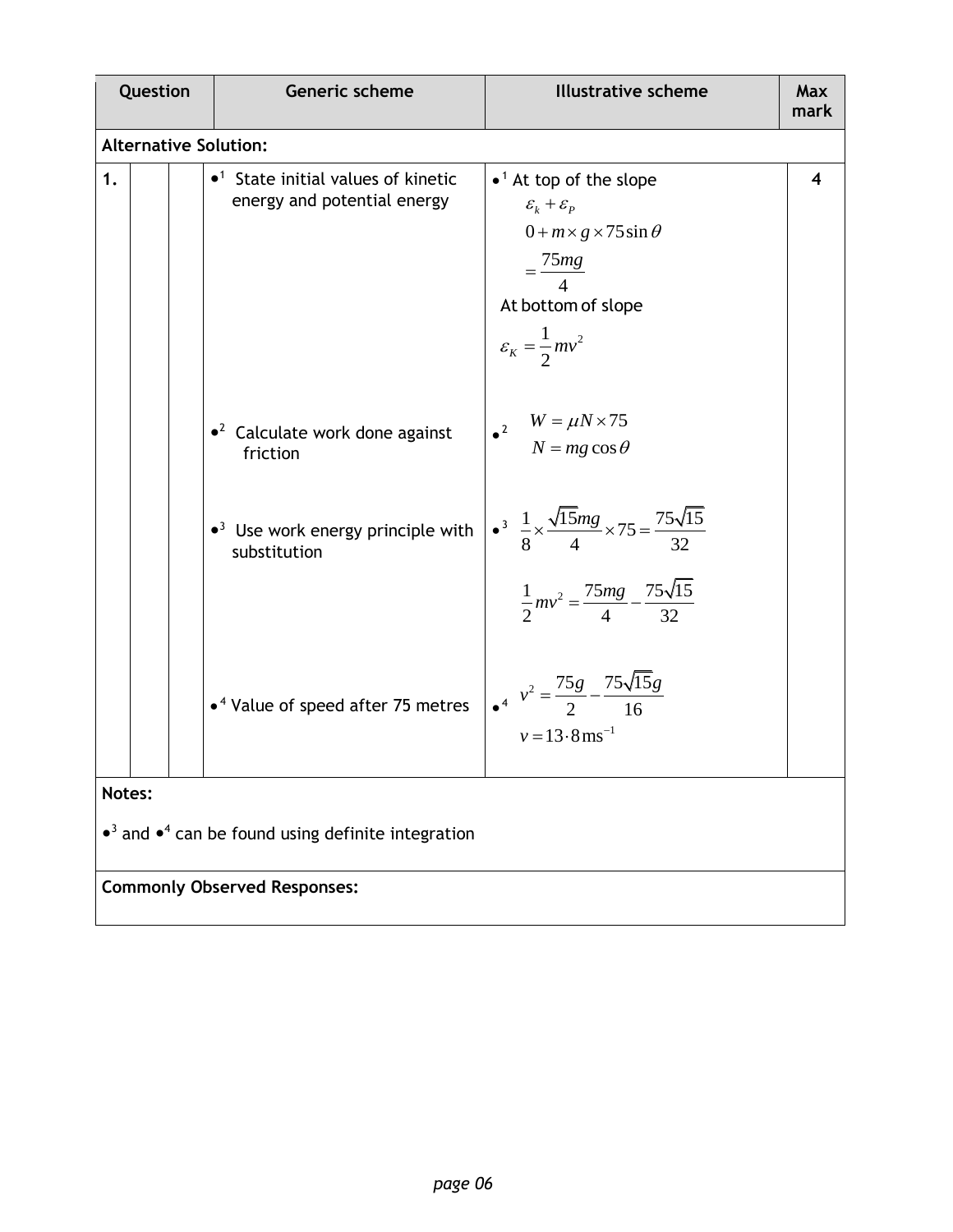| Question |     | <b>Generic scheme</b>                                                                                                                            | <b>Illustrative scheme</b>                                                                                          | Max<br>mark |
|----------|-----|--------------------------------------------------------------------------------------------------------------------------------------------------|---------------------------------------------------------------------------------------------------------------------|-------------|
| 2.       | (a) | <b>Quotient Rule:</b><br>• <sup>1</sup> correct use of quotient rule $\int$ • <sup>1</sup> $f'(x) = \frac{x}{\sqrt{x}}$<br>with one term correct | $2x^2 \times \frac{1}{1}$ –                                                                                         | 3           |
|          |     | $\bullet^2$ numerator and denominator<br>correct                                                                                                 | $2x^2 \times -\ln x \times (4x)$<br>$\bullet^2$ $f'(x) = \frac{x}{4x^4}$                                            |             |
|          |     | $\bullet^3$ fully simplify                                                                                                                       | $\bullet^3 \quad f'(x) = \frac{2x - 4x \ln x}{4x^4} = \frac{1 - 2 \ln x}{2x^3}$                                     |             |
| Notes:   |     |                                                                                                                                                  |                                                                                                                     |             |
|          |     | <b>Commonly Observed Responses:</b>                                                                                                              |                                                                                                                     |             |
|          |     | <b>Alternative solution</b>                                                                                                                      |                                                                                                                     |             |
|          |     | <b>Product rule:</b><br>$\bullet$ <sup>1</sup> express as product and start<br>differentiation correctly                                         | $f(x) = \frac{1}{2} (\ln x) (x^{-2})$<br>$f'(x) = \frac{1}{2} (\ln x) (-2x^{-3})$                                   |             |
|          |     | $\cdot^2$ complete differentiation<br>correctly                                                                                                  | $\bullet^2 f'(x) = \frac{1}{2} (\ln x) (-2x^{-3}) + \frac{1}{2} x^{-2} \left( \frac{1}{x} \right)$                  |             |
|          |     | $\bullet^3$ fully simplify                                                                                                                       | $\bullet^3 f'(x) = \left(\frac{-\ln x}{x^3}\right) + \frac{1}{2}\left(\frac{1}{x^3}\right) = \frac{1-2\ln x}{2x^3}$ |             |
| Notes:   |     |                                                                                                                                                  |                                                                                                                     |             |
|          |     | <b>Commonly Observed Responses:</b>                                                                                                              |                                                                                                                     |             |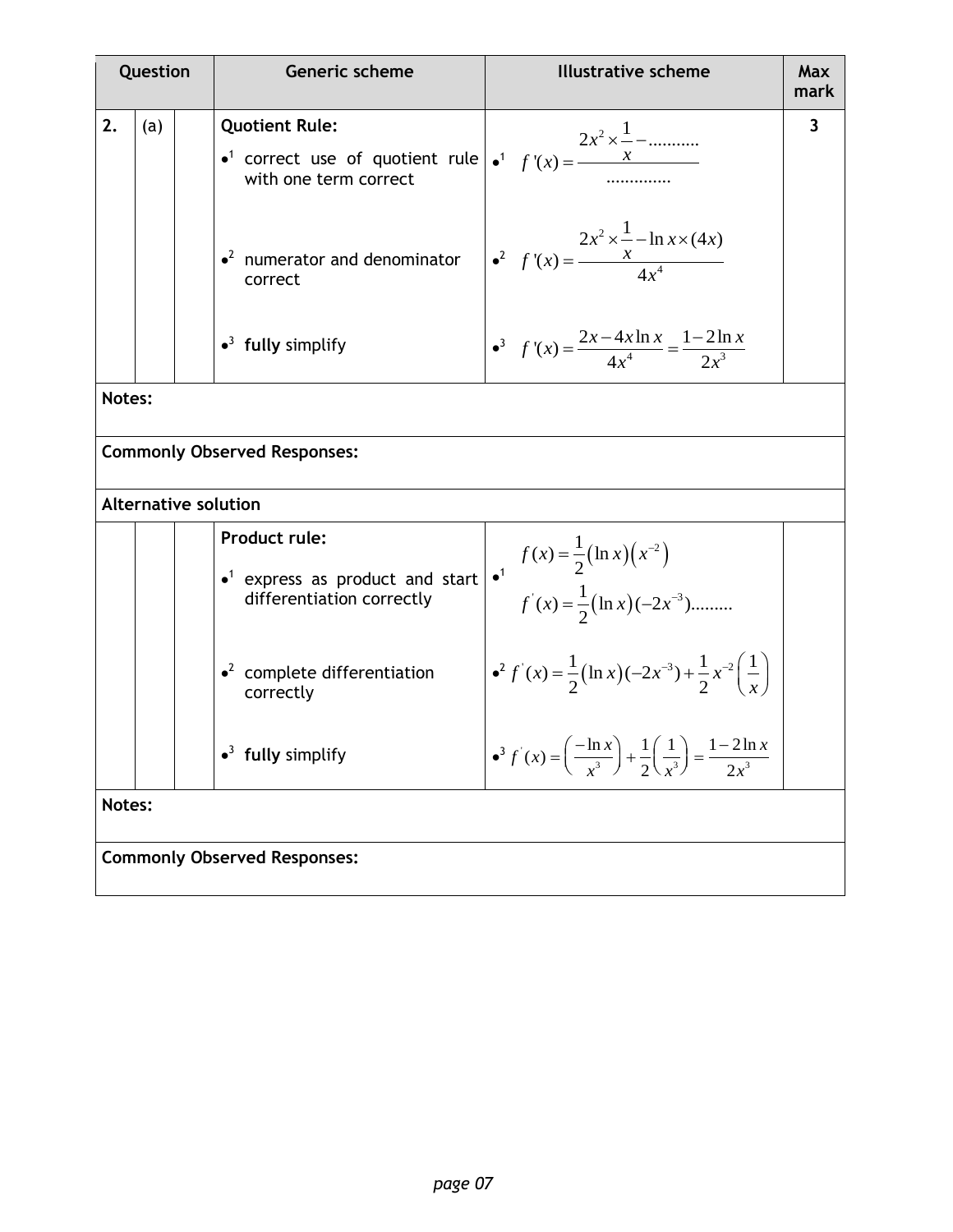|                                             | Question |  | <b>Generic scheme</b>                                            | <b>Illustrative scheme</b>                                                                                                      | <b>Max</b><br>mark |  |  |  |
|---------------------------------------------|----------|--|------------------------------------------------------------------|---------------------------------------------------------------------------------------------------------------------------------|--------------------|--|--|--|
| 2.                                          | (b)      |  | $\bullet$ <sup>1</sup> 1 <sup>st</sup> application of chain rule | $\bullet^1 \frac{dy}{dx} = 2\csc 3x \times 3$                                                                                   | 3                  |  |  |  |
|                                             |          |  | $\bullet^2$ 2 <sup>nd</sup> application of chain rule            | $\bullet^2$<br>$\frac{dy}{dx} = 2\csc 3x \times 3 \times -\csc 3x \cot 3x$<br>dx<br>$\frac{dy}{dx} = -6y\cos\omega^2 3x\cot 3x$ |                    |  |  |  |
|                                             |          |  | • <sup>3</sup> Substitution for $y$ and<br>complete solution     | $\bullet^3$<br>$=-6y \cot 3x$<br>$\frac{dy}{dx} + 6y \cot 3x = 0$                                                               |                    |  |  |  |
| Notes:                                      |          |  |                                                                  |                                                                                                                                 |                    |  |  |  |
| <b>Accept</b> $\frac{dy}{dx} = -6y \cot 3x$ |          |  |                                                                  |                                                                                                                                 |                    |  |  |  |
| <b>Commonly Observed Responses:</b>         |          |  |                                                                  |                                                                                                                                 |                    |  |  |  |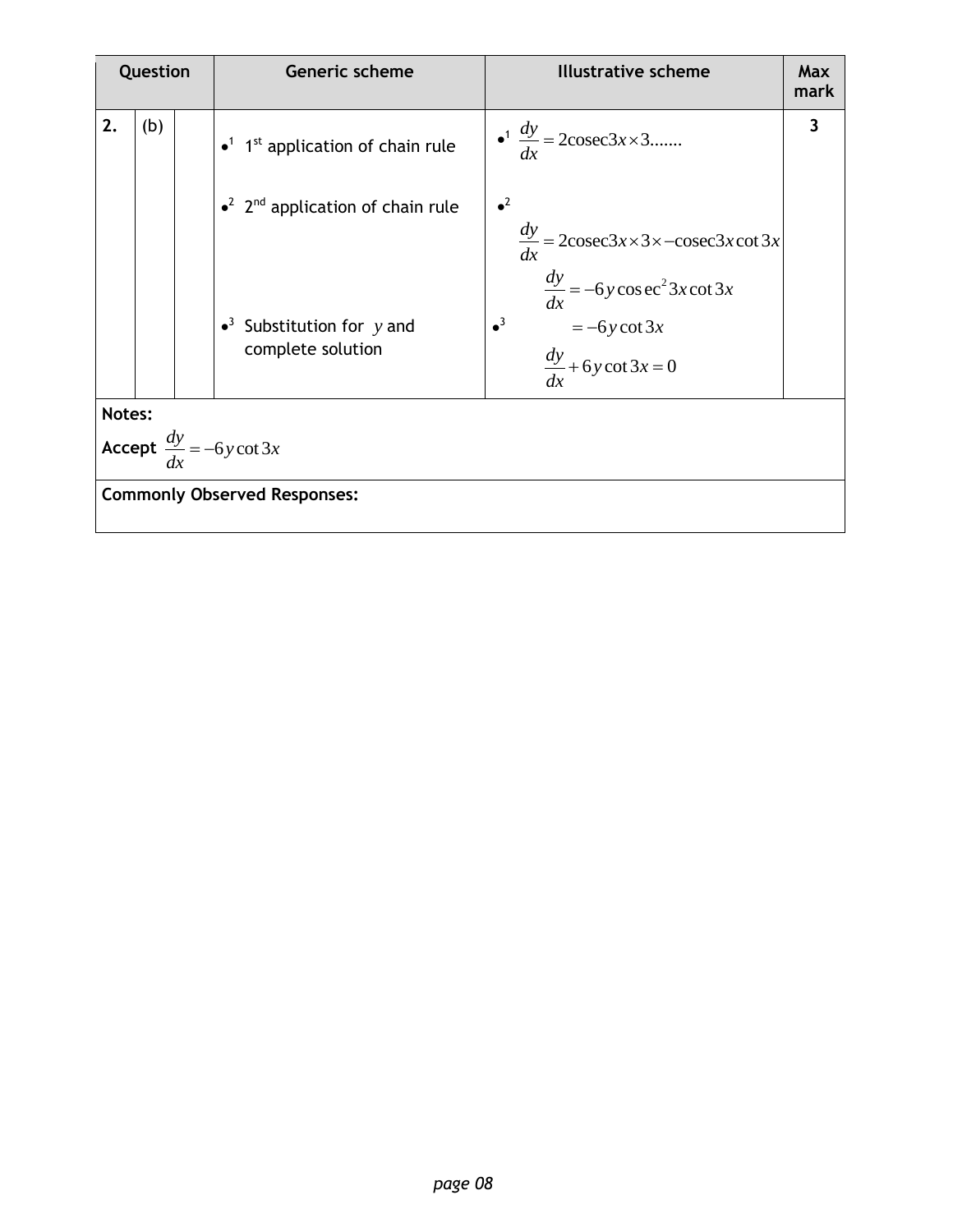| Question     |                                                                                                   |  | <b>Generic scheme</b>                                                                        | <b>Illustrative scheme</b>                                                                                                                                       | Max<br>mark |  |  |  |
|--------------|---------------------------------------------------------------------------------------------------|--|----------------------------------------------------------------------------------------------|------------------------------------------------------------------------------------------------------------------------------------------------------------------|-------------|--|--|--|
| 3.           |                                                                                                   |  | $\bullet$ <sup>1</sup> Evidence of differentiation<br>to give expression for<br>acceleration | • <sup>1</sup> <b>v</b> = $(3\sin 2t)\mathbf{i} + (\cos 2t - 3)\mathbf{j}$<br>$a = \frac{dv}{dt} =  \mathbf{i} +  \mathbf{j}$                                    | 4           |  |  |  |
|              |                                                                                                   |  | $\bullet$ <sup>2</sup> Correct expression                                                    | • <sup>2</sup> <b>a</b> = $\frac{dv}{dt}$ = (6cos 2 <i>t</i> ) <b>i</b> – (2sin 2 <i>t</i> ) <b>j</b>                                                            |             |  |  |  |
|              |                                                                                                   |  | $\bullet$ <sup>3</sup> Substitution to give<br>acceleration in vector form                   | • <sup>3</sup> $t = \frac{\pi}{6}$ : <b>a</b> = 6cos $\frac{\pi}{3}$ <b>i</b> - 2sin $\frac{\pi}{3}$ <b>j</b><br>$\mathbf{a} = 3\mathbf{i} - \sqrt{3}\mathbf{j}$ |             |  |  |  |
|              |                                                                                                   |  | $\bullet$ <sup>4</sup> Magnitude of acceleration                                             | • $^4$  a  = $\sqrt{12}$ = $2\sqrt{3}$ ms <sup>-2</sup> [3.46 ms <sup>-2</sup> ]                                                                                 |             |  |  |  |
| <b>Notes</b> |                                                                                                   |  |                                                                                              |                                                                                                                                                                  |             |  |  |  |
|              | • <sup>1</sup> can be implied in • <sup>2</sup> • <sup>4</sup> Accept $\sqrt{12} \text{ ms}^{-2}$ |  |                                                                                              |                                                                                                                                                                  |             |  |  |  |
|              | <b>Commonly Observed Responses:</b>                                                               |  |                                                                                              |                                                                                                                                                                  |             |  |  |  |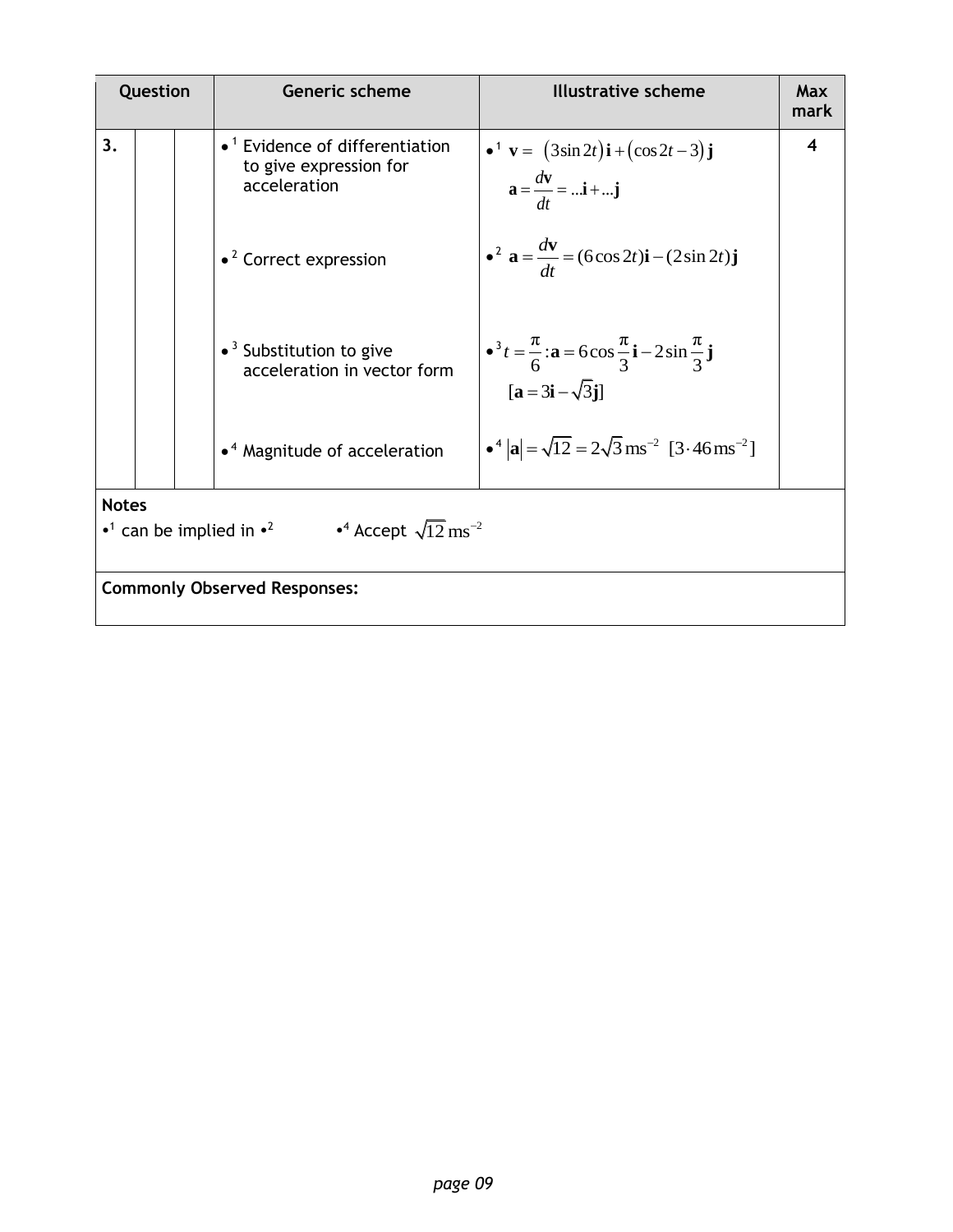| Question | Generic scheme                                                                                                                                                         | <b>Illustrative scheme</b>                                                       | <b>Max</b><br>mark |
|----------|------------------------------------------------------------------------------------------------------------------------------------------------------------------------|----------------------------------------------------------------------------------|--------------------|
| 4.       | $\bullet$ <sup>1</sup> model the situation by<br>considering the forces acting<br>on the beam and the<br>distances of each from the<br>pivot                           | $\bullet$ <sup>1</sup><br>$4 - x$<br>$\mathcal{X}$<br>4Òg<br>80g<br>200g         | 4                  |
|          | $\cdot^2$ state moments about pivot<br>anticlockwise                                                                                                                   | $\bullet^2$ 80gx                                                                 |                    |
|          | $\bullet$ <sup>3</sup> state moments about pivot<br>clockwise, and equate                                                                                              | • <sup>3</sup> 80gx = 200g(4-x)+40g(8-x)                                         |                    |
|          | $\bullet$ <sup>4</sup> solve and interpret answer                                                                                                                      | $320gx = 1120g$ [320x = 1120]<br>$\bullet^4$<br>$x=3.5$                          |                    |
|          |                                                                                                                                                                        | The support is positioned $3.5 \text{m}$ from<br>A                               |                    |
| Notes:   |                                                                                                                                                                        |                                                                                  |                    |
|          | <b>Commonly Observed Responses:</b>                                                                                                                                    |                                                                                  |                    |
|          | <b>Alternative Solution:</b>                                                                                                                                           |                                                                                  |                    |
|          | $\bullet$ <sup>1</sup><br>$\bullet$ <sup>1</sup> model the situation by<br>considering the forces<br>acting on the beam and<br>the distances of each<br>from the pivot | R<br>$8 - x$<br>$\mathcal{X}$<br>80 <sub>g</sub><br>200g<br>40g                  | 4                  |
|          | $^2$<br>$\bullet^2$ Use vertical equilibrium                                                                                                                           | $R = 80g + 200g + 40g$<br>$R = 320g$                                             |                    |
|          | $\bullet^3$ Taking moments about A                                                                                                                                     | • <sup>3</sup> 320g × x = 200g × 4 + 40g × 8                                     |                    |
|          | $\bullet$ <sup>4</sup> solve and interpret<br>answer                                                                                                                   | $320x = 800 + 320$<br>$x=3.5$<br>The support is positioned $3.5 \text{m}$ from A |                    |
| Notes:   |                                                                                                                                                                        |                                                                                  |                    |
|          | <b>Commonly Observed Responses:</b>                                                                                                                                    |                                                                                  |                    |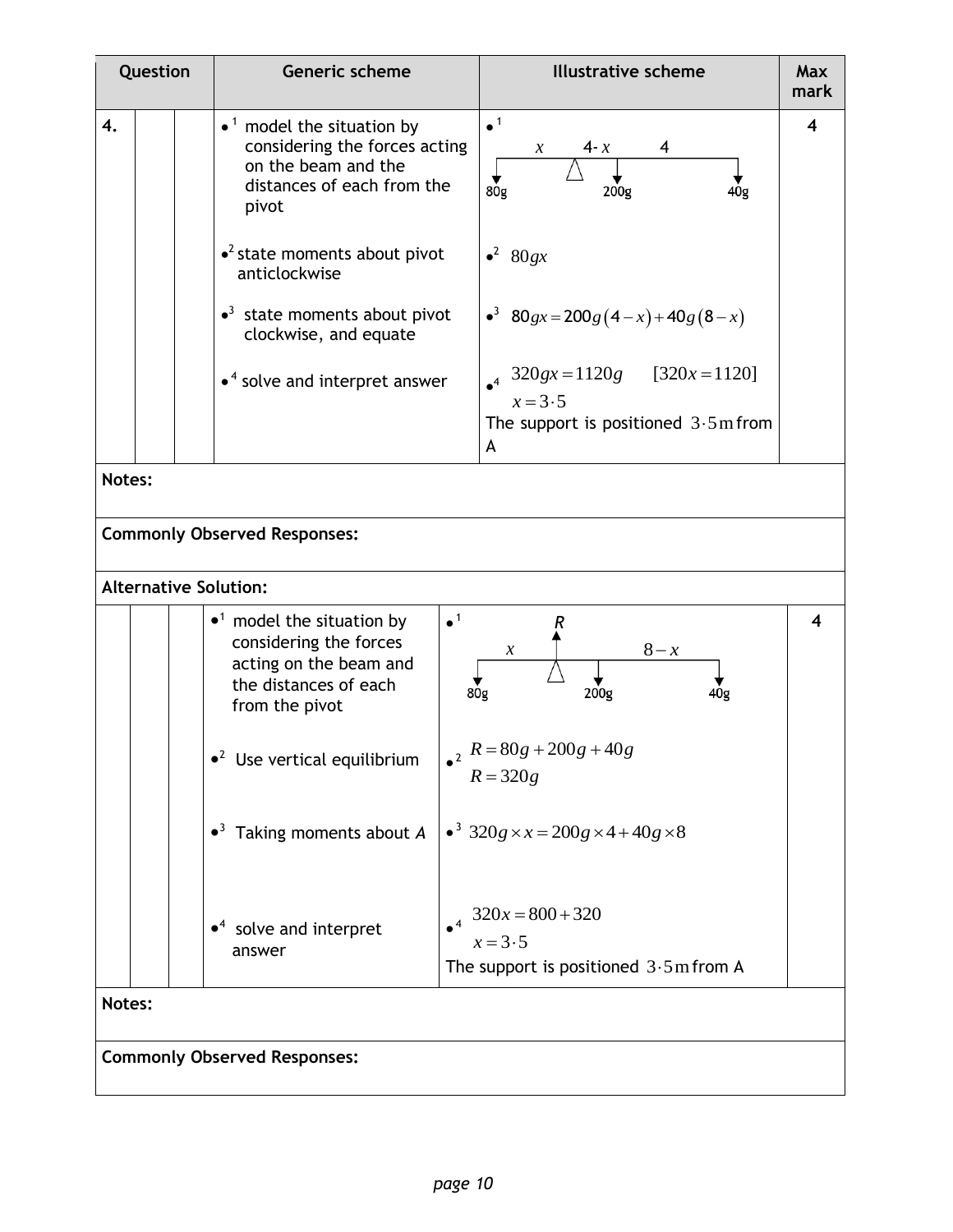| Question |                                                                      |  | <b>Generic scheme</b>                                                                                           | <b>Illustrative scheme</b>                                                                       | Max<br>mark |  |  |  |
|----------|----------------------------------------------------------------------|--|-----------------------------------------------------------------------------------------------------------------|--------------------------------------------------------------------------------------------------|-------------|--|--|--|
| 5.       |                                                                      |  | $\bullet$ <sup>1</sup> Write as a sum of<br>fractions                                                           | $\bullet$ <sup>1</sup> $\frac{A}{x-3} + \frac{Bx+C}{x^2+5}$<br>$A(x^2+5)+(Bx+c)(x-3)=3x^2+4x+17$ | 4           |  |  |  |
|          |                                                                      |  | $\bullet$ <sup>2</sup> Rewrite equation with<br>no denominator                                                  | • <sup>2</sup> $A = 4$                                                                           |             |  |  |  |
|          |                                                                      |  | $\bullet$ <sup>3</sup> Calculate two constants                                                                  | • <sup>3</sup> $B = -1$ or $C = 1$                                                               |             |  |  |  |
|          |                                                                      |  | $\bullet$ <sup>4</sup> Calculate final value<br>and rewrite original<br>function as sum of<br>partial fractions | $\bullet^4$ $\frac{4}{x-3} + \frac{1-x}{x^2+5}$                                                  |             |  |  |  |
|          | Notes:<br>$\cdot$ <sup>1</sup> if incorrect can only achieve 2 marks |  |                                                                                                                 |                                                                                                  |             |  |  |  |
|          | <b>Commonly Observed Responses:</b>                                  |  |                                                                                                                 |                                                                                                  |             |  |  |  |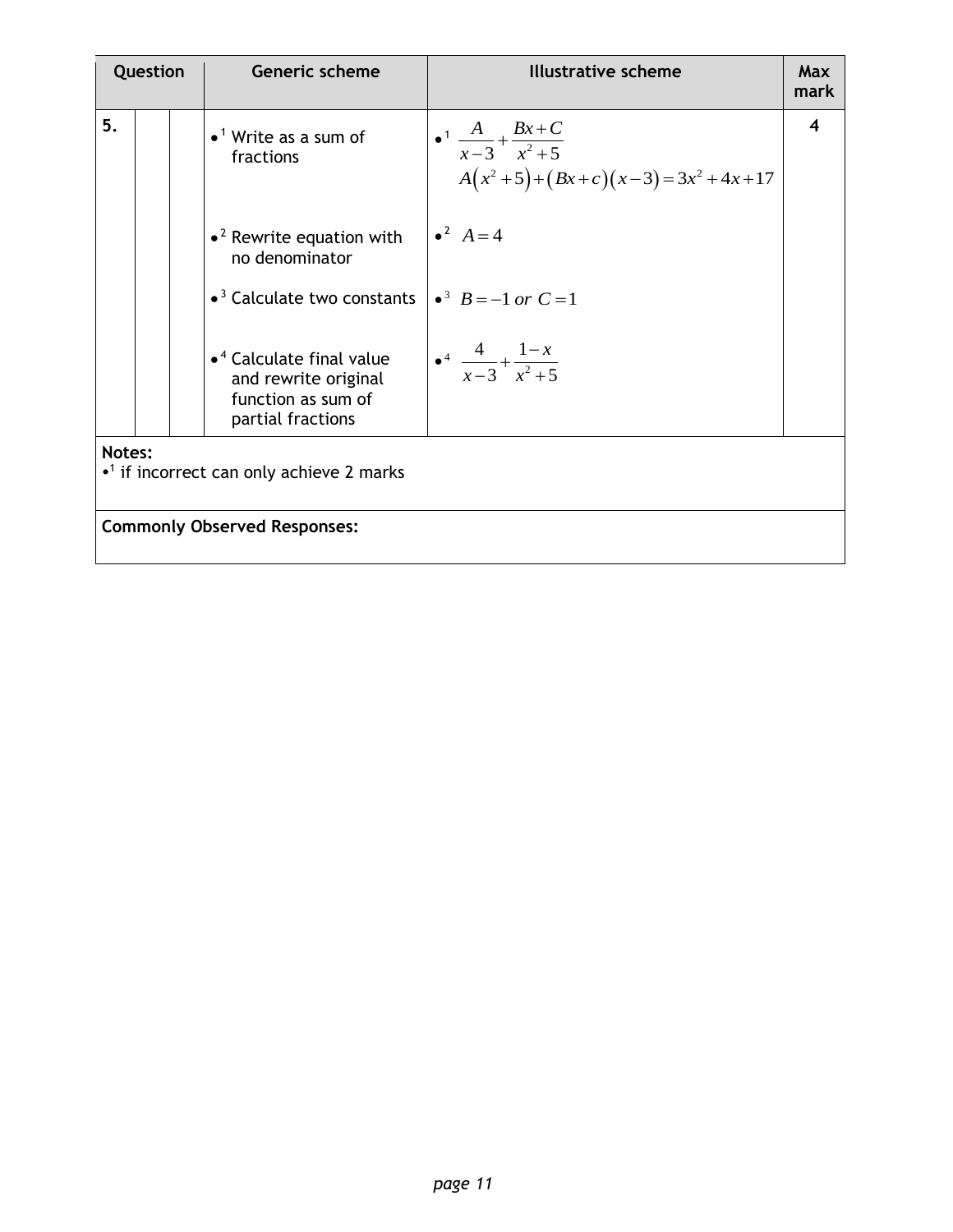| Question |                                                                                                                                   |  | <b>Generic scheme</b>                                                           | <b>Illustrative scheme</b>                                                  | <b>Max</b><br>mark |  |  |  |
|----------|-----------------------------------------------------------------------------------------------------------------------------------|--|---------------------------------------------------------------------------------|-----------------------------------------------------------------------------|--------------------|--|--|--|
| 6.       |                                                                                                                                   |  | $\bullet$ <sup>1</sup> consider vertical forces                                 | $\bullet$ <sup>1</sup> Diagram to show forces acting or<br>$F = mg = \mu R$ | 4                  |  |  |  |
|          |                                                                                                                                   |  | $\bullet$ <sup>2</sup> consider forces radially                                 | $\mu R = mg$<br>$R = m r \omega^2$                                          |                    |  |  |  |
|          |                                                                                                                                   |  | $\bullet$ <sup>3</sup> combine equations and<br>substitute for known quantities | • $\frac{\mu m r \omega^2 = mg}{\mu (3.5)(4)^2 = g}$                        |                    |  |  |  |
|          |                                                                                                                                   |  | $\bullet$ <sup>4</sup> find the value of the coefficient<br>of friction         | $\bullet^4$ $\mu = 0.175$                                                   |                    |  |  |  |
|          | Notes:<br>• <sup>1</sup> can be implied by • <sup>2</sup> or • <sup>3</sup>                                                       |  |                                                                                 |                                                                             |                    |  |  |  |
|          | <b>Commonly Observed Responses:</b><br>A diagram was drawn showing balanced forces. This would not allow for a centripetal force. |  |                                                                                 |                                                                             |                    |  |  |  |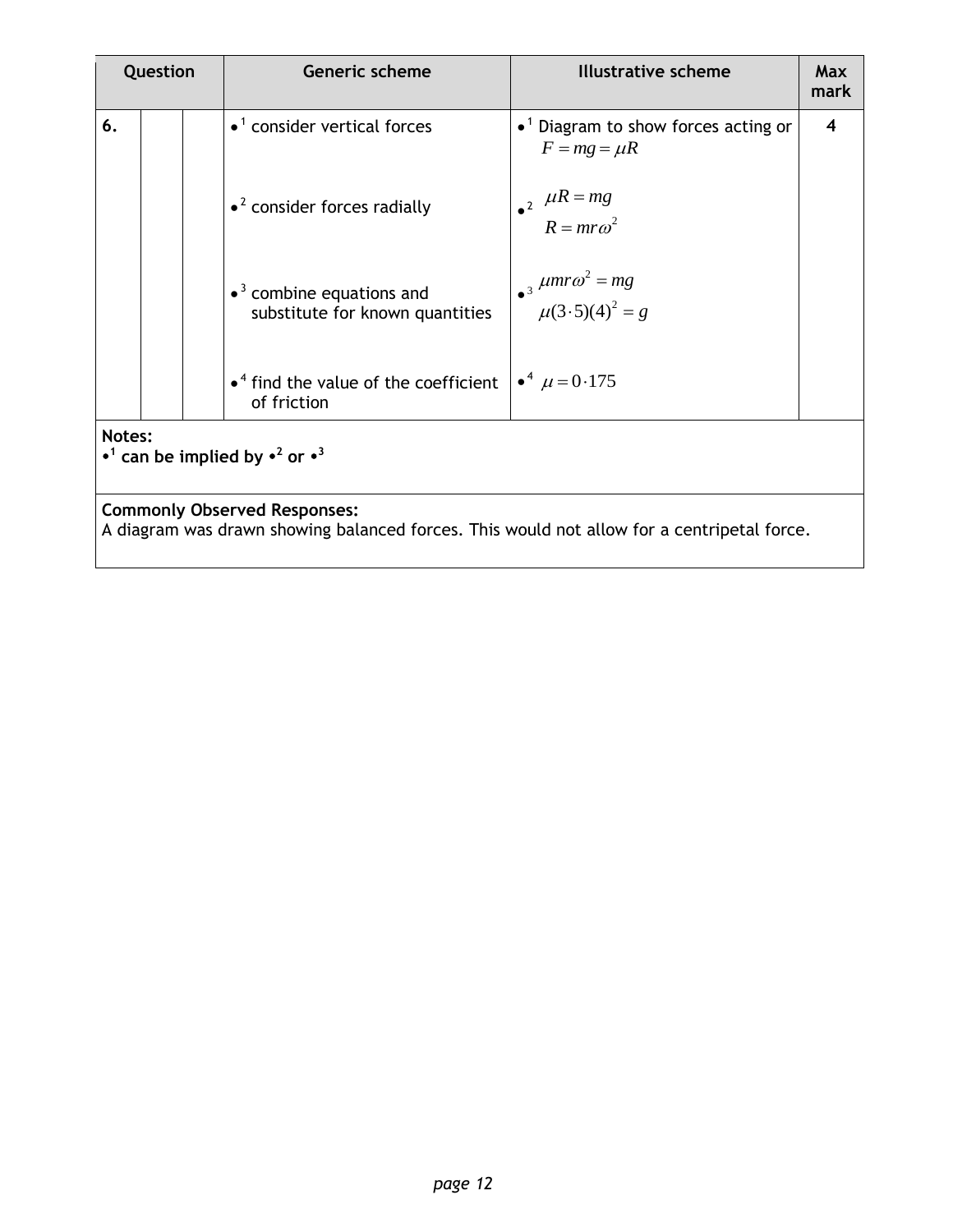| Question |  | Generic scheme                                                                                              | <b>Illustrative scheme</b>                                                                                                                                           | <b>Max</b><br>mark |
|----------|--|-------------------------------------------------------------------------------------------------------------|----------------------------------------------------------------------------------------------------------------------------------------------------------------------|--------------------|
| 7.       |  | • <sup>1</sup> Use range to find expression for $\int_{0}^{1} R = u \cos \theta \times t$<br>time of flight | $60 = u \cos 28^\circ \times t$                                                                                                                                      | 5                  |
|          |  | $\bullet$ <sup>2</sup> use equations of motion with<br>constant acceleration vertically                     | $\begin{array}{r} s = ut + \frac{1}{2}at^2 \\ 0 = u \sin 28^\circ - \frac{g}{2}t^2 \end{array}$                                                                      |                    |
|          |  | $\bullet$ <sup>3</sup> Rearrange to give expression for<br>$t$ and substitution                             | $\bullet^3$<br>$t = \frac{60}{u \cos 28^\circ}$<br>$0 = u \sin 28^\circ \times \frac{60}{u \cos 28^\circ} - \frac{g}{2} \left( \frac{60}{u \cos 28^\circ} \right)^2$ |                    |
|          |  | $\bullet$ <sup>4</sup> process algebra                                                                      | $\frac{g}{2} \left( \frac{60}{u \cos 28^\circ} \right)^2 = 60 \tan 28^\circ$                                                                                         |                    |
|          |  | $\bullet$ <sup>5</sup> find initial speed                                                                   | $\bullet^5$ $u = 26.6$ ms <sup>-1</sup>                                                                                                                              |                    |
| Notes:   |  |                                                                                                             |                                                                                                                                                                      |                    |
|          |  | <b>Commonly Observed Responses:</b>                                                                         |                                                                                                                                                                      |                    |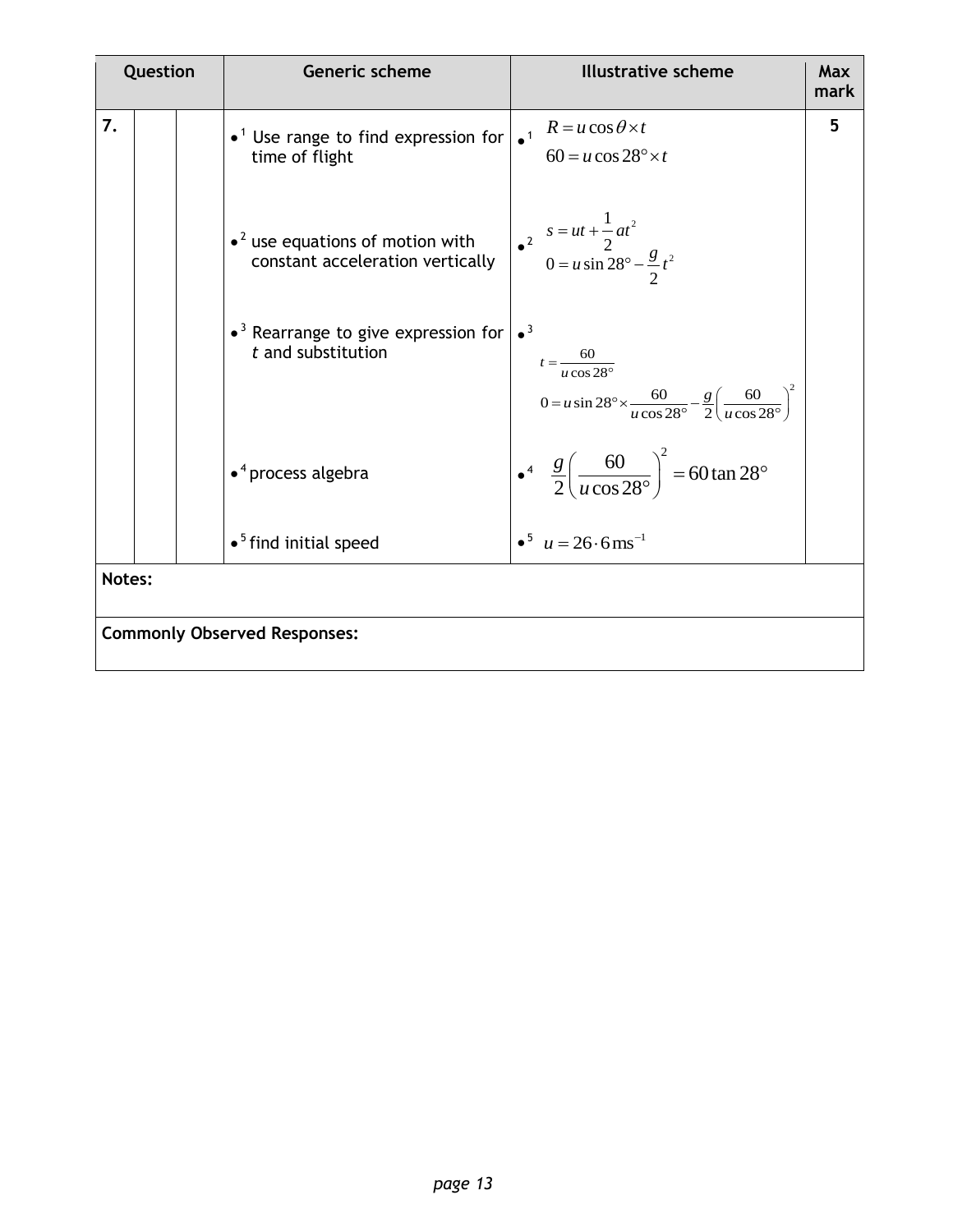| Question     |  | <b>Generic scheme</b>                                                                                      |             | <b>Illustrative scheme</b>                       | Max<br>mark |
|--------------|--|------------------------------------------------------------------------------------------------------------|-------------|--------------------------------------------------|-------------|
| 8.           |  | $\bullet$ <sup>1</sup> Find expression for<br>momentum before collision                                    | $\bullet^1$ | $0.2 \times 6 + 0.5 \times 3$                    | 6           |
|              |  | $\cdot^2$ apply conservation of<br>linear momentum                                                         | $^2$        | $0.2 \times 6 + 0.5 \times 3 = 0.5 \times v_{v}$ |             |
|              |  | $\bullet$ <sup>3</sup> calculate speed of Y after<br>collision                                             | $\bullet^3$ | $v_v = 5.4 \text{ ms}^{-1}$                      |             |
|              |  | $\bullet$ <sup>4</sup> use Newton's second law to                                                          | $\bullet^4$ | $-mg \sin 30 = ma$                               |             |
|              |  | calculate deceleration of Y                                                                                |             | $a = -4.9$ ms <sup>-2</sup>                      |             |
|              |  |                                                                                                            |             | $-mg \sin 30 = ma$                               |             |
|              |  | $\bullet^5$ use appropriate equation of<br>motion and substitute                                           | $\bullet^5$ | $0^2 = 5.4^2 + 2 \times (-4.9) \times s$         |             |
|              |  | $\bullet$ calculate distance travelled<br>before coming to rest and<br>communicate result relative to<br>B | $\bullet^6$ | $s = 2.98$ m which is 52cm<br>below B            |             |
| <b>Notes</b> |  |                                                                                                            |             |                                                  |             |
|              |  | For mark $\bullet^6$ conclusion must be stated                                                             |             |                                                  |             |
|              |  |                                                                                                            |             |                                                  |             |
|              |  | <b>Commonly Observed Responses:</b>                                                                        |             |                                                  |             |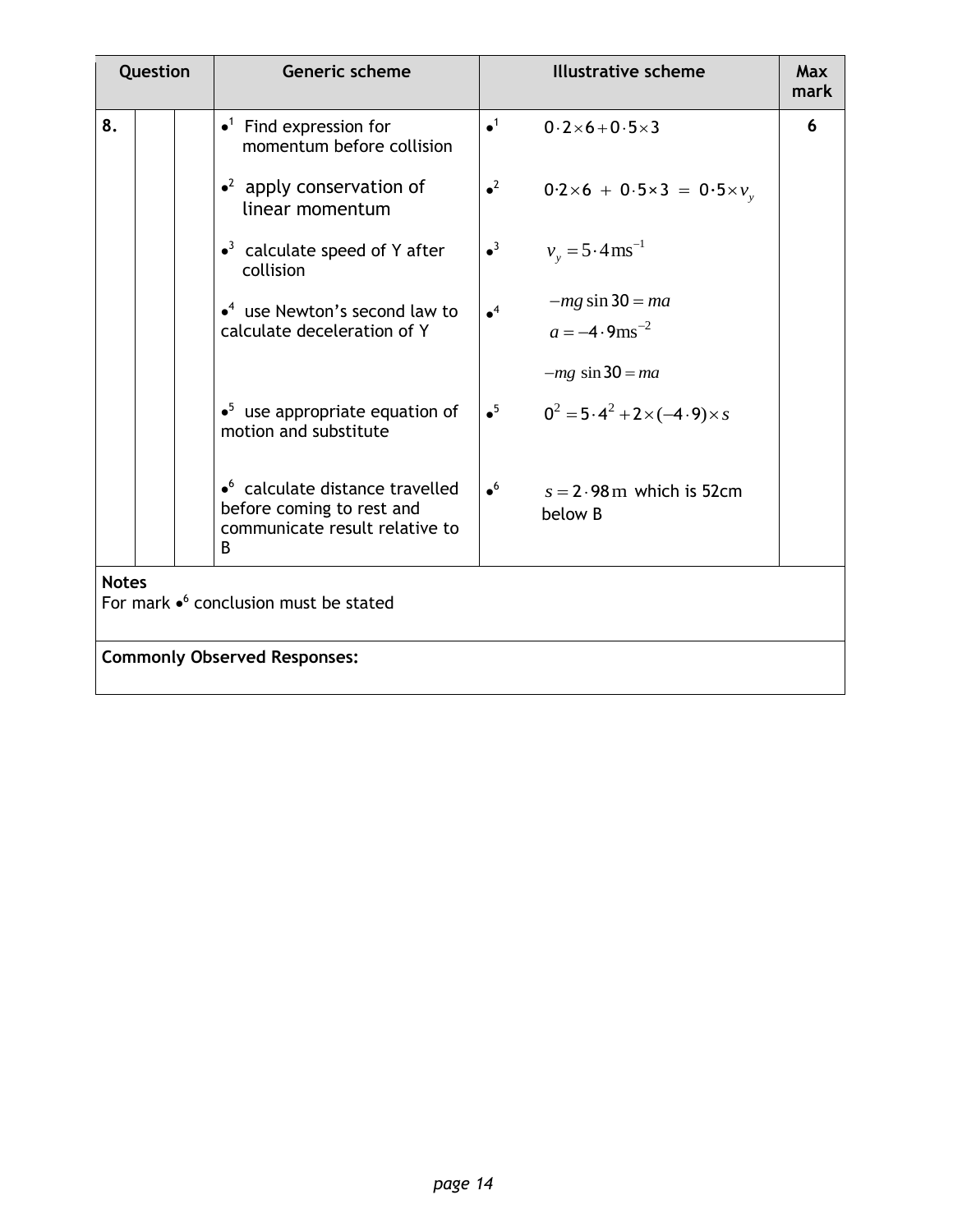|              | Question |  | <b>Generic scheme</b>                                                                                                                                                                                  | <b>Illustrative scheme</b>                                                                                                                                                                                                                                                                   | Max<br>mark |  |  |  |  |  |
|--------------|----------|--|--------------------------------------------------------------------------------------------------------------------------------------------------------------------------------------------------------|----------------------------------------------------------------------------------------------------------------------------------------------------------------------------------------------------------------------------------------------------------------------------------------------|-------------|--|--|--|--|--|
| 9.           | (a)      |  | $\bullet$ <sup>1</sup> Find resultant force<br>$\bullet^2$ Work done by variable force<br>with substitution<br>$\bullet$ <sup>3</sup> Integrate function<br>$\bullet$ <sup>4</sup> Calculate work done | $\bullet$ <sup>1</sup> Resultant force =<br>$(249-50\sqrt{x}) - \mu R$<br>$= 249 - 50\sqrt{x} - 0.25 \times 20g$<br>$=200-50\sqrt{x}$<br>• <sup>2</sup> Work done = $\int_{0}^{10} (200 - 50\sqrt{x}) dx$<br>$\bullet^3$ $\left[200x-\frac{100}{3}x^{\frac{3}{2}}\right]^{10}$<br>$•4$ 946 J | 4           |  |  |  |  |  |
| <b>Notes</b> |          |  |                                                                                                                                                                                                        |                                                                                                                                                                                                                                                                                              |             |  |  |  |  |  |
|              |          |  | <b>Commonly Observed Responses:</b>                                                                                                                                                                    |                                                                                                                                                                                                                                                                                              |             |  |  |  |  |  |
|              | (b)      |  | • 5 Work done equated to change<br>in energy with substitution<br>• <sup>6</sup> Value of speed after 10 metres $\int e^{6} v_{10} = 15.4 \text{ ms}^{-1}$                                             | $\frac{1}{2}(20)v_{10}^2 - \frac{1}{2}(20)12^2 = 945.9$                                                                                                                                                                                                                                      |             |  |  |  |  |  |
| <b>Notes</b> |          |  |                                                                                                                                                                                                        |                                                                                                                                                                                                                                                                                              |             |  |  |  |  |  |
|              |          |  | <b>Commonly Observed Responses:</b>                                                                                                                                                                    |                                                                                                                                                                                                                                                                                              |             |  |  |  |  |  |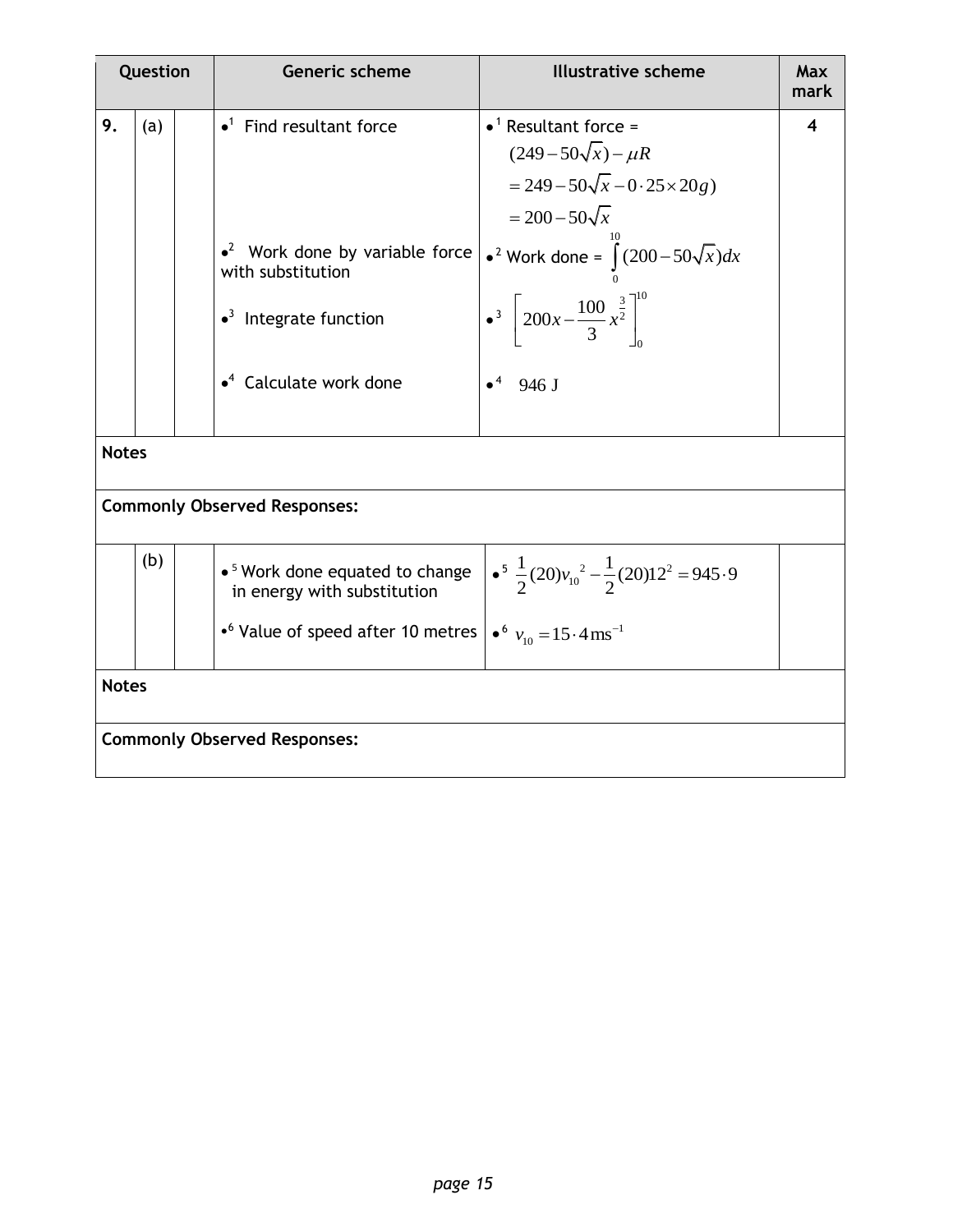|                                                                                                               | Question                                                                                            |  | <b>Generic scheme</b>                                                             |                        | <b>Illustrative scheme</b>                                                                                                                     | Max<br>mark |  |  |
|---------------------------------------------------------------------------------------------------------------|-----------------------------------------------------------------------------------------------------|--|-----------------------------------------------------------------------------------|------------------------|------------------------------------------------------------------------------------------------------------------------------------------------|-------------|--|--|
| Alternative Solution: This solution does the question in reverse and so cannot be split into (a)<br>and $(b)$ |                                                                                                     |  |                                                                                   |                        |                                                                                                                                                |             |  |  |
| 9.                                                                                                            | (a)<br>$+(b)$                                                                                       |  | $\bullet$ <sup>1</sup> Find resultant force                                       |                        | $\bullet$ <sup>1</sup> Resultant force =<br>$(249-50\sqrt{x}) - \mu R$<br>$= 249 - 50\sqrt{x} - 0.25 \times 20g$<br>$= 200 - 50\sqrt{x}$       | 6           |  |  |
|                                                                                                               |                                                                                                     |  | $\bullet^2$ Set up differential<br>equation                                       |                        | • <sup>2</sup> $F = ma$ : $20v \frac{dv}{dx} = (200 - 50\sqrt{x})$                                                                             |             |  |  |
|                                                                                                               |                                                                                                     |  | $\bullet$ <sup>3</sup> separate the variables                                     |                        | • <sup>3</sup> $\int v dv = \int (10 - \frac{5}{2} \sqrt{x}) dx$                                                                               |             |  |  |
|                                                                                                               |                                                                                                     |  | $\bullet$ <sup>4</sup> Obtain the general<br>equation for velocity at<br>any time | $\bullet$ <sup>4</sup> | $\frac{v^2}{2} = 10x - \frac{5}{3}x^{\frac{3}{2}} + c$<br>$x=0, y=12 \implies c=72$<br>$\frac{v^2}{2} = 10x - \frac{5}{3}x^{\frac{3}{2}} + 72$ |             |  |  |
|                                                                                                               |                                                                                                     |  | • <sup>5</sup> Value of speed after 10<br>metres                                  |                        | • $v_{10} = 15.4 \text{ ms}^{-1}$                                                                                                              |             |  |  |
|                                                                                                               |                                                                                                     |  | • <sup>6</sup> Work done equated to<br>change in energy with<br>substitution      |                        | $\bullet^6 \frac{1}{2}(20)v_{10}^2 - \frac{1}{2}(20)12^2 = 945.9 \text{ J}$                                                                    |             |  |  |
|                                                                                                               | Notes:<br>$\bullet$ <sup>3</sup> and $\bullet$ <sup>4</sup> can be found using definite integration |  |                                                                                   |                        |                                                                                                                                                |             |  |  |
|                                                                                                               |                                                                                                     |  | <b>Commonly Observed Responses:</b>                                               |                        |                                                                                                                                                |             |  |  |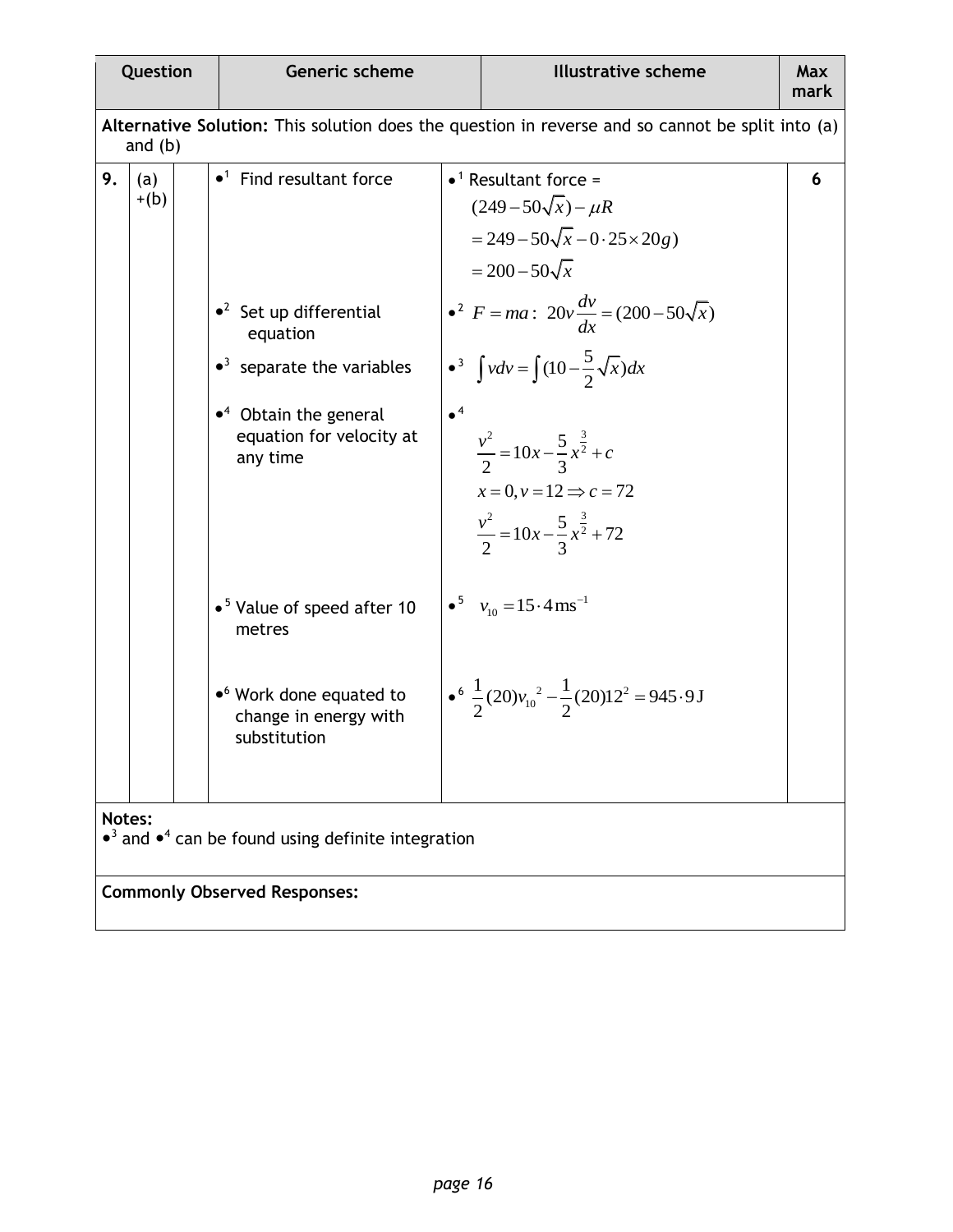| Question |                                                                       |  | <b>Generic scheme</b>                                                                                                                | <b>Illustrative scheme</b>                                                                                                                                                                                        | Max<br>mark |  |  |
|----------|-----------------------------------------------------------------------|--|--------------------------------------------------------------------------------------------------------------------------------------|-------------------------------------------------------------------------------------------------------------------------------------------------------------------------------------------------------------------|-------------|--|--|
| 10.      |                                                                       |  | $\bullet$ <sup>1</sup> Integrate one function and<br>differentiate other<br>$\cdot^2$ Correct choice of functions<br>for the process | $f(x) = x^2$ $g'(x) = \sin 5x$<br>$f'(x) = 2x$ $g(x) = -\frac{1}{5}\cos 5x$                                                                                                                                       | 5           |  |  |
|          |                                                                       |  | $\bullet$ <sup>3</sup> Correct expression for<br>integral                                                                            | $I = -\frac{x^2}{5} \cos 5x + \frac{2}{5} \int x \cos 5x dx$                                                                                                                                                      |             |  |  |
|          |                                                                       |  | $\bullet$ <sup>4</sup> Second integration by parts                                                                                   | $\int x \cos 5x dx = \frac{x}{5} \sin 5x - \frac{1}{5} \int \sin 5x dx$<br>$=\frac{x}{5}\sin 5x + \frac{1}{25}\cos 5xdx$                                                                                          |             |  |  |
|          |                                                                       |  | $\bullet^5$ Substitution and final answer                                                                                            | $\bullet^5$<br>$I = \frac{-x^2}{2} \cos 5x + \frac{2}{5} \left( \frac{x}{5} \sin 5x + \frac{1}{25} \cos 5x \right) + c$<br>$=\left[\left(\frac{2}{125}-\frac{x^2}{5}\right)\cos 5x+\frac{2x}{25}\sin 5x+c\right]$ |             |  |  |
|          | Notes:<br>$\bullet$ <sup>5</sup> Do not penalise omission of constant |  |                                                                                                                                      |                                                                                                                                                                                                                   |             |  |  |
|          | <b>Commonly Observed Responses:</b>                                   |  |                                                                                                                                      |                                                                                                                                                                                                                   |             |  |  |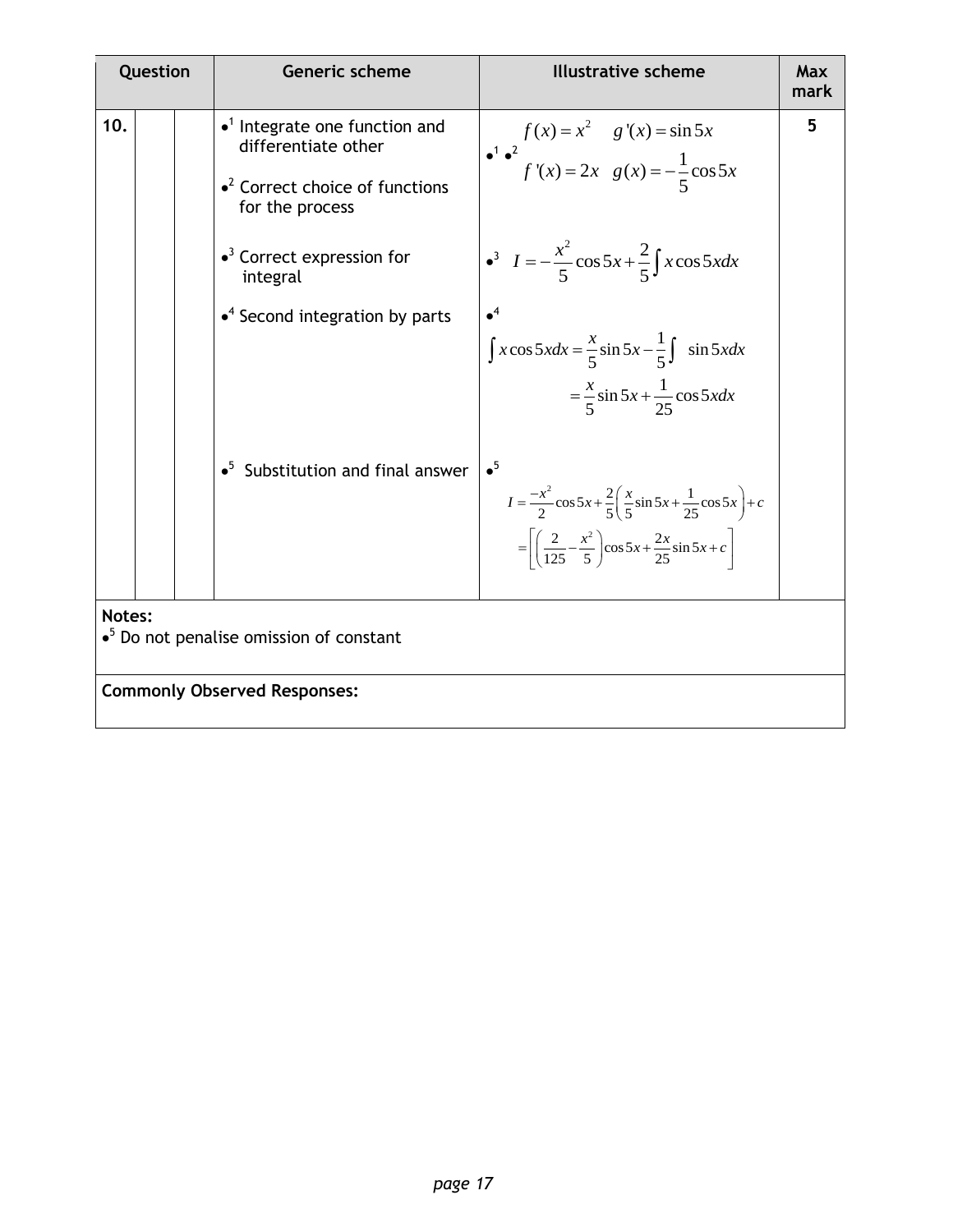|        | Question                            |  | <b>Generic scheme</b>                                                                                              | <b>Illustrative scheme</b>                                                    | Max<br>mark |  |  |
|--------|-------------------------------------|--|--------------------------------------------------------------------------------------------------------------------|-------------------------------------------------------------------------------|-------------|--|--|
| 11.    |                                     |  | • <sup>1</sup> Differentiate $3y^2$ and 4                                                                          | • $\frac{dy}{dx}$ and 0                                                       | 5           |  |  |
|        |                                     |  | $\bullet$ <sup>2</sup> Differentiate product                                                                       | $\bullet^2 -2xy - x^2 \frac{dy}{dx}$                                          |             |  |  |
|        |                                     |  | $\bullet$ <sup>3</sup> Expression for derivative                                                                   | $\bullet^3 \frac{dy}{dx} = \frac{2xy}{6y - x^2}$                              |             |  |  |
|        |                                     |  | • <sup>4</sup> Substitute for x and find two<br>values of $y$                                                      | $x=2$ $3y^2-4y-4=0$<br>$\bullet^4$ $y=-\frac{2}{3}$ ; $y=2$                   |             |  |  |
|        |                                     |  | $\bullet$ <sup>5</sup> Choose correct value for y<br>and substitute $x$ value and $y$<br>value to obtain gradient. | $\cdot$ <sup>5</sup> $\frac{dy}{dx} = \frac{2 \cdot 22}{6 \cdot 2 - 2^2} = 1$ |             |  |  |
| Notes: |                                     |  |                                                                                                                    |                                                                               |             |  |  |
|        | <b>Commonly Observed Responses:</b> |  |                                                                                                                    |                                                                               |             |  |  |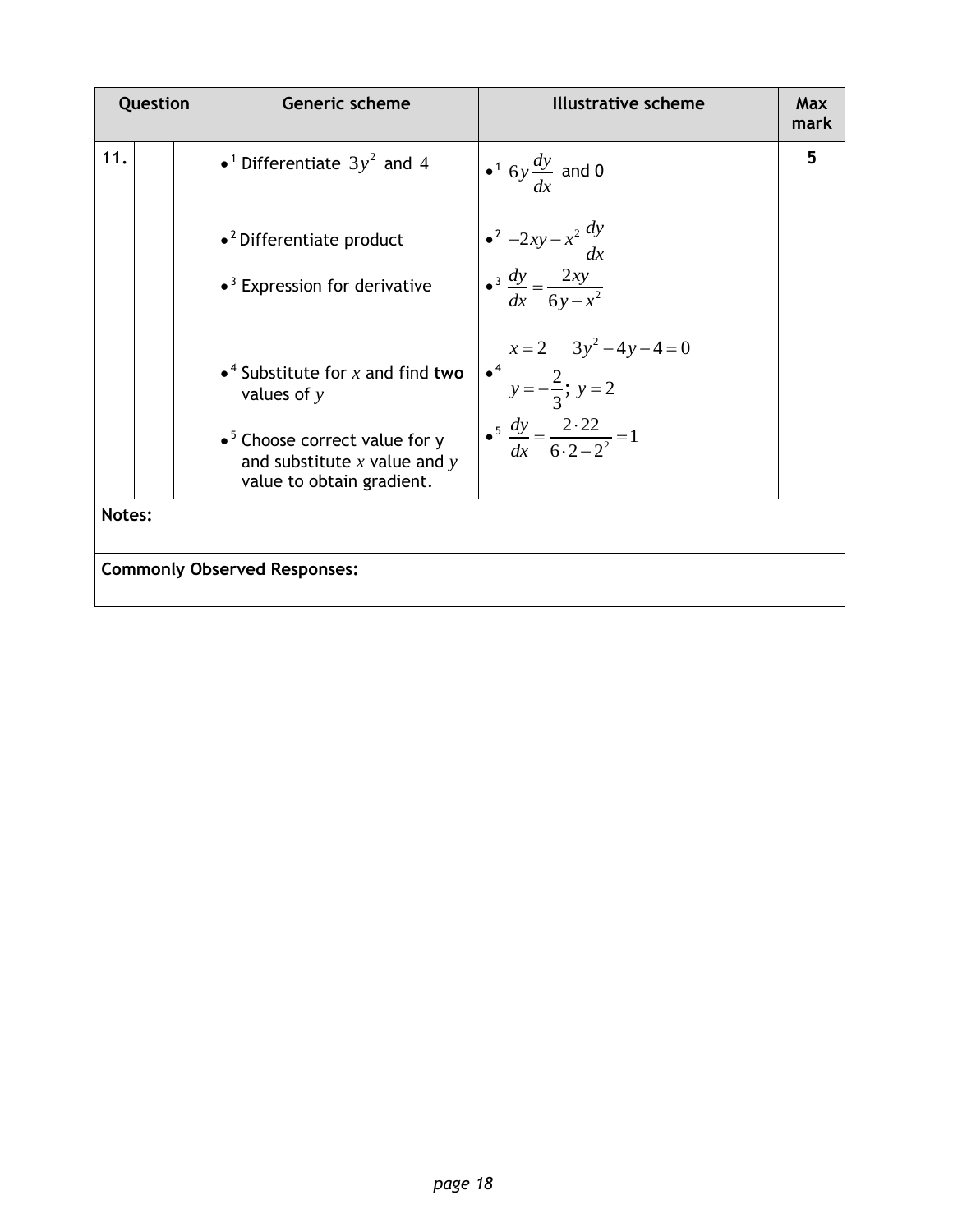|        | Question |      | Generic scheme                                                                   | <b>Illustrative scheme</b>                                                                                                            | Max<br>mark             |
|--------|----------|------|----------------------------------------------------------------------------------|---------------------------------------------------------------------------------------------------------------------------------------|-------------------------|
| 12.    | (a)      |      | $\bullet$ <sup>1</sup> Consider body in<br>equilibrium and Hooke's<br>Law        | • <sup>1</sup> $T = mg : \frac{150e}{0.5} = 0.75g$                                                                                    | $\mathbf{2}$            |
|        |          |      | $\bullet$ <sup>2</sup> Evaluate equilibrium<br>extension                         | • $e^2$ $e = 0.0245 = 2.45$ cm                                                                                                        |                         |
| Notes: |          |      |                                                                                  |                                                                                                                                       |                         |
|        |          |      | <b>Commonly Observed Responses:</b>                                              |                                                                                                                                       |                         |
|        | (b)      | (i)  | • <sup>3</sup> Apply $F = ma$ vertically                                         | $\bullet^3$ mg $-T = m\ddot{x}$                                                                                                       | $\overline{\mathbf{3}}$ |
|        |          |      | • <sup>4</sup> Apply Hooke's Law in<br>extension with                            | $\bullet^4$ mg $-\frac{150(0.0245+x)}{0.5} = m\ddot{x}$                                                                               |                         |
|        |          |      | substitution                                                                     | $g - 400(0.0245 + x) = \ddot{x}$                                                                                                      |                         |
|        |          |      | $\bullet$ <sup>5</sup> Complete to prove SHM                                     | $\bullet^5 -400x = \ddot{x}$<br>[SHM with $\omega = 20$ ]                                                                             |                         |
| Notes: |          |      |                                                                                  |                                                                                                                                       |                         |
|        |          |      | <b>Commonly Observed Responses:</b>                                              |                                                                                                                                       |                         |
|        |          | (ii) | $\bullet$ <sup>6</sup> Use correct equation for<br>speed with substitution       | $\bullet$ <sup>6</sup><br>$a = 0.02$ $\omega = 20$ $x = 0.015$<br>$v^2 = \omega^2(a^2 - x^2) \Rightarrow v^2 = 400(0.02^2 - 0.015^2)$ | $\mathbf{2}$            |
|        |          |      | $\bullet^7$ Find the value of speed                                              | $v = 0.265$ [ms <sup>-1</sup> ]                                                                                                       |                         |
| Notes: |          |      |                                                                                  |                                                                                                                                       |                         |
|        |          |      | <b>Commonly Observed Responses:</b>                                              |                                                                                                                                       |                         |
|        | (c)      |      | • <sup>8</sup> Statement about<br>extension that allows<br>tension in the string | • $8 \text{ } 3 \text{ cm}$ > 2 · 45 cm so string is not in<br>tension throughout.                                                    |                         |
| Notes: |          |      |                                                                                  |                                                                                                                                       |                         |
|        |          |      | <b>Commonly Observed Responses:</b>                                              |                                                                                                                                       |                         |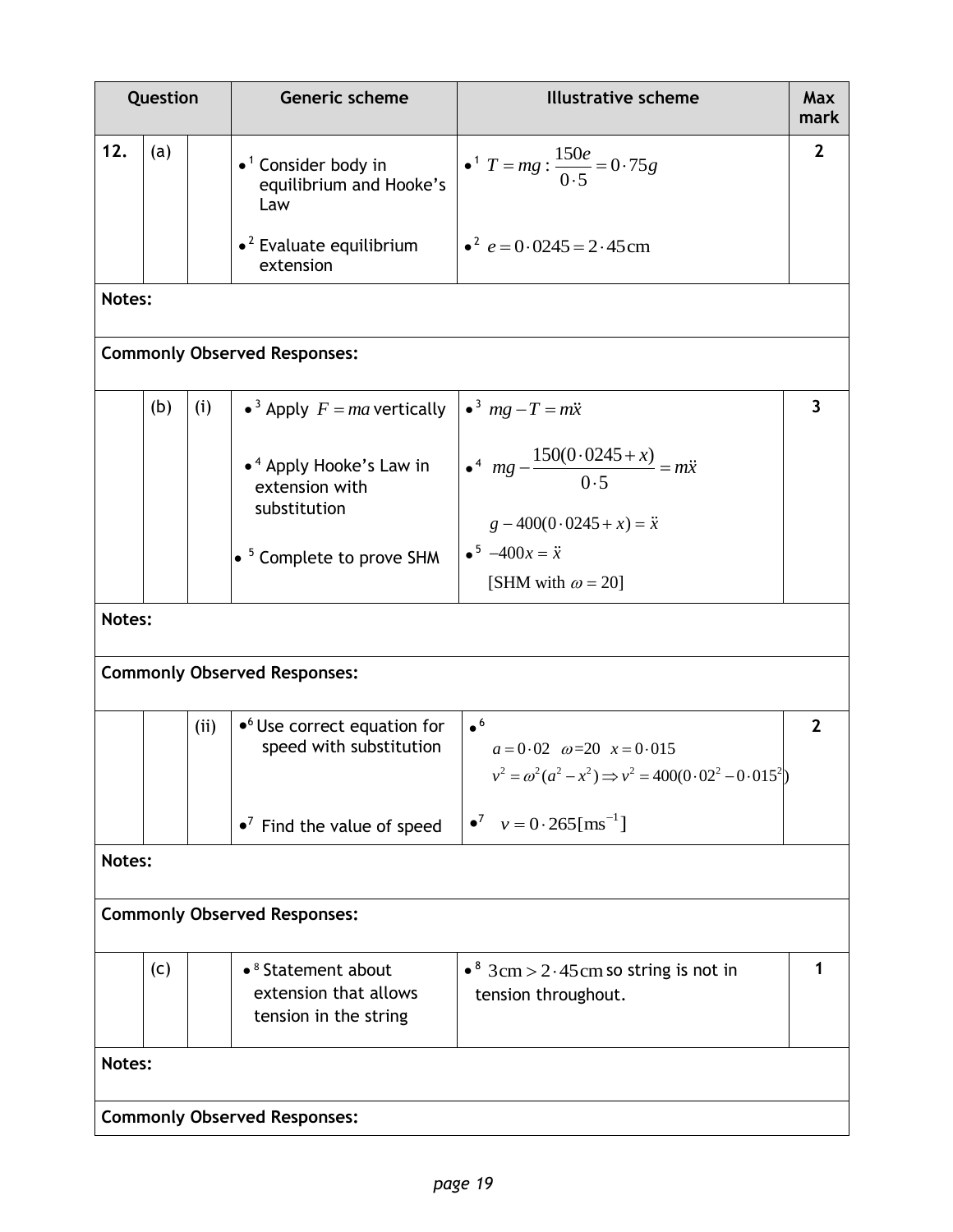|        | Question |  | Generic scheme                                                                               | <b>Illustrative scheme</b>                                                                     |   |
|--------|----------|--|----------------------------------------------------------------------------------------------|------------------------------------------------------------------------------------------------|---|
| 13.    | (a)      |  | $\bullet$ <sup>1</sup> Use Newton's law of<br>gravitation and $F = ma$ at<br>earth's surface | $\bullet$ <sup>1</sup> mg = $\frac{GMm}{R^2}$ $\Rightarrow$ GM = gR <sup>2</sup>               | 4 |
|        |          |  | satellite and combine                                                                        | • <sup>2</sup> Create second equation for $\int e^2 GM = g_s (R + h)^2$ $g_s (R + h)^2 = gR^2$ |   |
|        |          |  | $\bullet$ <sup>3</sup> Interpret condition for<br>gravity                                    | $\bullet^3 g_s = \frac{1}{9} g$<br>$\frac{1}{9}g(R+h)^2 = gR^2 \Rightarrow r = 3R$             |   |
|        |          |  |                                                                                              | $\frac{1}{9}g(R+h)^2 = gR^2 (R+h)^2 = 9R^2$                                                    |   |
|        |          |  | $\bullet$ <sup>4</sup> Find expression for height<br>of satellite                            | $\bullet^4$ $R + h = 3R$<br>$h = 2R$                                                           |   |
| Notes: |          |  |                                                                                              |                                                                                                |   |
|        |          |  | <b>Commonly Observed Responses:</b>                                                          |                                                                                                |   |
|        |          |  | <b>Alternative solution</b>                                                                  |                                                                                                |   |
|        |          |  | $\bullet$ <sup>1</sup> Use Newton's inverse<br>square law and $F = ma$ at<br>earth's surface | • <sup>1</sup> $a = \frac{l}{r^2}$ : $g = \frac{k}{R^2}$ $k = gR^2$                            |   |
|        |          |  | $\bullet$ <sup>2</sup> Create second equation<br>for satellite and combine                   | $\int_0^2 \frac{1}{9} g = \frac{k}{(R+h)^2}$                                                   |   |
|        |          |  | $\bullet$ <sup>3</sup> Interpret condition for<br>gravity                                    | • <sup>3</sup> $\frac{1}{9}g = \frac{gR^2}{(R+h)^2}$                                           |   |
|        |          |  | • <sup>4</sup> Find expression for height<br>of satellite                                    | $\frac{1}{9}g(R+h)^2 = gR^2 (R+h)^2 = 9R^2$<br>$\bullet^4$ $R + h = 3R$<br>$h = 2R$            |   |
| Notes: |          |  |                                                                                              |                                                                                                |   |

**Commonly Observed Responses:**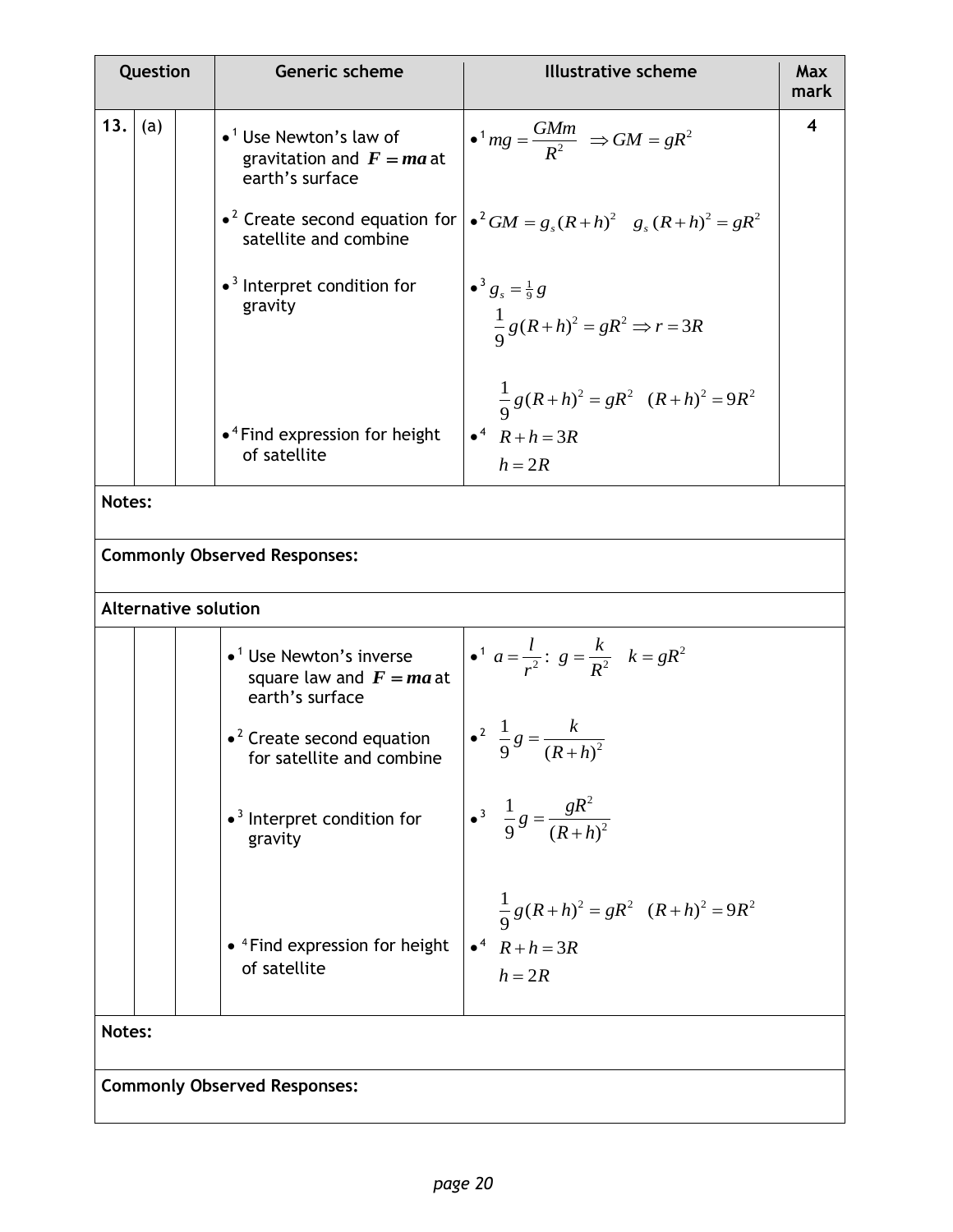|              | Question                            |                             | Generic scheme                                                                                                                                | <b>Illustrative scheme</b>                                                                      | <b>Max</b><br>mark |  |  |
|--------------|-------------------------------------|-----------------------------|-----------------------------------------------------------------------------------------------------------------------------------------------|-------------------------------------------------------------------------------------------------|--------------------|--|--|
| 13.          | (b)                                 |                             | $\bullet$ <sup>5</sup> Use Newton's Law of<br>Gravitation and circular<br>motion at surface                                                   | $\bullet^5 \frac{GMm}{r^2} = mr\omega^2 \Rightarrow GM = r^3 \omega^2$                          | $\overline{3}$     |  |  |
|              |                                     |                             | • Equate with expression $\begin{vmatrix} 6 & 8R^2 = r^3\omega^2 \\ r^6 & 8R^2 = (4R)^3\omega^2 \end{vmatrix}$<br>from (a) and substitute for |                                                                                                 |                    |  |  |
|              |                                     |                             | $\bullet$ <sup>7</sup> Complete proof                                                                                                         | $\int_0^7 \omega^2 = \frac{gR^2}{64R^3} \Rightarrow \omega = \frac{1}{8} \sqrt{\frac{g}{R}}$    |                    |  |  |
| <b>Notes</b> |                                     |                             |                                                                                                                                               |                                                                                                 |                    |  |  |
|              |                                     |                             | <b>Commonly Observed Responses:</b>                                                                                                           |                                                                                                 |                    |  |  |
|              |                                     | <b>Alternative solution</b> |                                                                                                                                               |                                                                                                 |                    |  |  |
|              |                                     |                             | • <sup>5</sup> Use Newton's inverse square<br>law and circular motion at<br>surface                                                           | • <sup>5</sup> $g = \frac{k}{R^2}$ $k = gR^2$                                                   |                    |  |  |
|              |                                     |                             | $\bullet$ <sup>6</sup> Equate with expression from<br>(a) and substitute for $r$                                                              | • $a = \frac{k}{(4R)^2} = \omega^2 (4R)$                                                        |                    |  |  |
|              |                                     |                             | $\bullet$ <sup>7</sup> Complete proof                                                                                                         | $\bullet^7 \ \omega^2 = \frac{gR^2}{64R^3} \Rightarrow \omega = \frac{1}{8} \sqrt{\frac{g}{R}}$ |                    |  |  |
| Notes:       |                                     |                             |                                                                                                                                               |                                                                                                 |                    |  |  |
|              | <b>Commonly Observed Responses:</b> |                             |                                                                                                                                               |                                                                                                 |                    |  |  |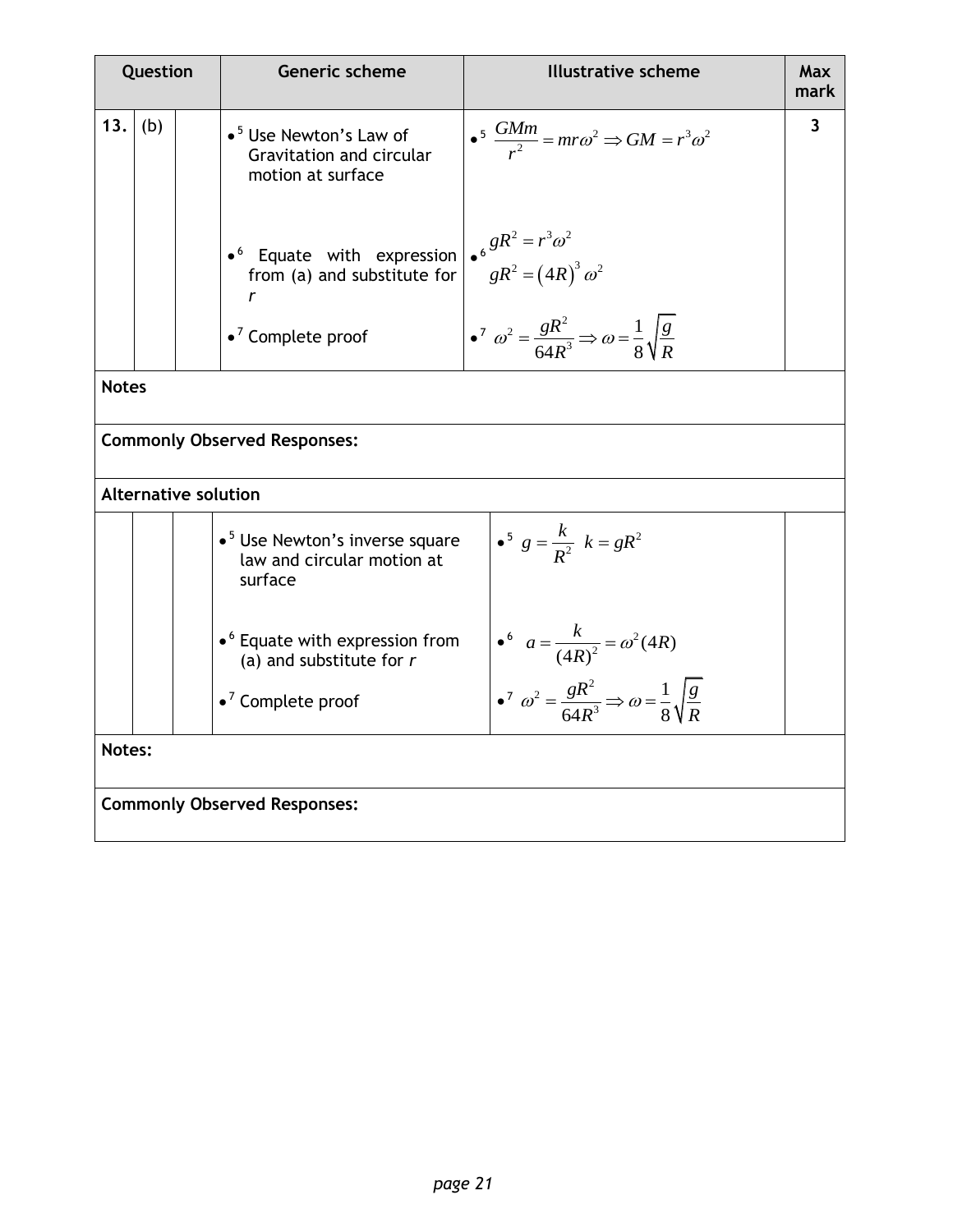|              | Question |      | <b>Generic scheme</b>                                                                                                                                                                                                      | <b>Illustrative scheme</b>                                                                                                                                                                                                                                                                                                                                                            | Max<br>mark    |
|--------------|----------|------|----------------------------------------------------------------------------------------------------------------------------------------------------------------------------------------------------------------------------|---------------------------------------------------------------------------------------------------------------------------------------------------------------------------------------------------------------------------------------------------------------------------------------------------------------------------------------------------------------------------------------|----------------|
| 14.          | (a)      | (i)  | $\cdot$ <sup>1</sup> Comment about i<br>and j as unit<br>vectors                                                                                                                                                           | $\cdot$ <sup>1</sup> As per Generic Scheme                                                                                                                                                                                                                                                                                                                                            | $\overline{2}$ |
|              |          |      | • <sup>2</sup> Specify i as in<br>direction of East<br>and jas in direction<br>of North                                                                                                                                    | $\cdot^2$ As per Generic Scheme                                                                                                                                                                                                                                                                                                                                                       |                |
| <b>Notes</b> |          |      |                                                                                                                                                                                                                            |                                                                                                                                                                                                                                                                                                                                                                                       |                |
|              |          |      | <b>Commonly Observed Responses:</b>                                                                                                                                                                                        |                                                                                                                                                                                                                                                                                                                                                                                       |                |
|              |          | (ii) | $\bullet$ <sup>3</sup> obtain equations<br>for the velocity of<br>boat A and boat B<br>$\bullet$ <sup>4</sup> state initial<br>positions and<br>obtain equations<br>for the positions of<br>boat A and boat B<br>at time t | $\bullet^3$ $v_A = 10 \sin 60$ <b>i</b> + 10cos 60 <b>j</b> = 5 $\sqrt{3}$ <b>i</b> + 5 <b>j</b><br>$v_R = -10\sqrt{3} \sin 30i + 10\sqrt{3} \cos 30j = -5\sqrt{3}i + 15j$<br>• <sup>4</sup> $r_A = 0$ <b>i</b> and $r_B = 12$ <b>i</b> $\Rightarrow$ after time <i>t</i><br>$r_A = 5\sqrt{3}t\mathbf{i} + 5t\mathbf{j}$<br>$r_{\rm B} = (12 - 5\sqrt{3}t)\mathbf{i} + 15t\mathbf{j}$ | 3              |
|              |          |      | $\bullet$ <sup>5</sup> obtain equation for<br>position of boat A<br>relative to boat B                                                                                                                                     | $\bullet^5$ $_{A} r_B = r_A - r_B$<br>$r_B = (5\sqrt{3}t - (12 - 5\sqrt{3}t))\mathbf{i} + (5t - 15t)\mathbf{j}$<br>$=(10\sqrt{3}t-12)\mathbf{i}-10t\mathbf{j}$                                                                                                                                                                                                                        |                |
| <b>Notes</b> |          |      |                                                                                                                                                                                                                            |                                                                                                                                                                                                                                                                                                                                                                                       |                |
|              |          |      | <b>Commonly Observed Responses:</b>                                                                                                                                                                                        |                                                                                                                                                                                                                                                                                                                                                                                       |                |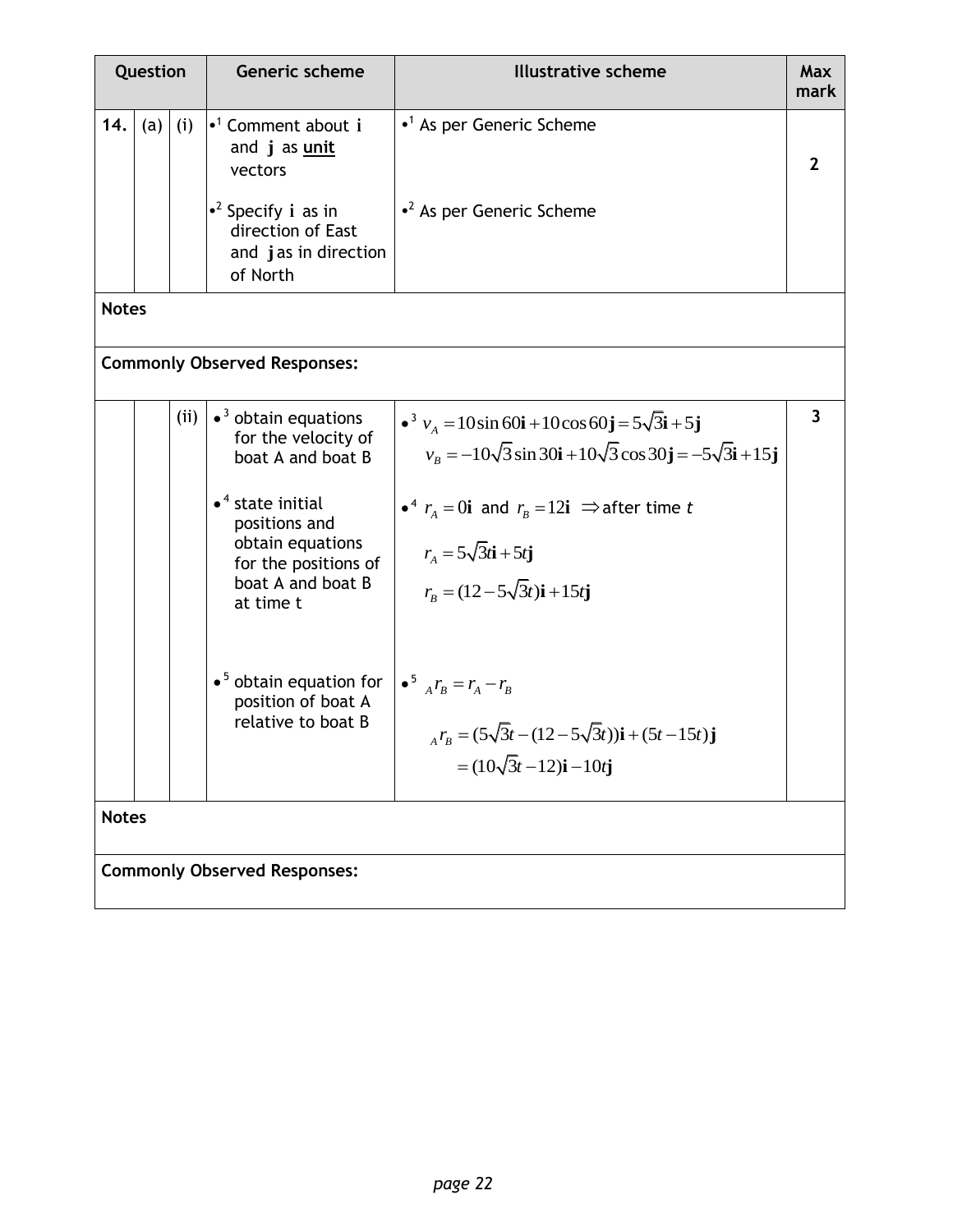|     | Question                            |  | <b>Generic scheme</b>                                                                                    | <b>Illustrative scheme</b>                                                                                                     | Max<br>mark |  |  |
|-----|-------------------------------------|--|----------------------------------------------------------------------------------------------------------|--------------------------------------------------------------------------------------------------------------------------------|-------------|--|--|
| 14. | (b)                                 |  | $\bullet$ <sup>6</sup> obtain expression for the<br>magnitude relative distance<br>between boats A and B | $\bullet^6 \left _{A} r_B \right  = \sqrt{(10\sqrt{3}t - 12)^2 + (10t)^2}$                                                     | 5           |  |  |
|     |                                     |  | $\bullet$ <sup>7</sup> Equate distance expression to<br>7 <sub>km</sub>                                  | • $7 \frac{400t^2 - 240\sqrt{3}t + 144 < 49}{400t^2 - 240\sqrt{3}t + 144 = 49}$                                                |             |  |  |
|     |                                     |  | $\bullet^8$ Obtain quadratic equation in<br>standard form                                                | $\bullet^8$ 400 $t^2$ - 240 $\sqrt{3}t$ + 95 = 0                                                                               |             |  |  |
|     |                                     |  | $\bullet$ <sup>9</sup> Solve quadratic equation to<br>find values for $t$                                | $\bullet^9 \ \ t = \frac{240\sqrt{3} \pm \sqrt{20800}}{800}$<br>$t = 0.339$ hours [20.4 mins]<br>$t = 0.700$ hours [42.0 mins] |             |  |  |
|     |                                     |  | $\bullet$ <sup>10</sup> State time interval<br>rounded to nearest minute                                 | $\bullet$ <sup>10</sup> 22 minutes                                                                                             |             |  |  |
|     | <b>Notes</b>                        |  |                                                                                                          |                                                                                                                                |             |  |  |
|     | <b>Commonly Observed Responses:</b> |  |                                                                                                          |                                                                                                                                |             |  |  |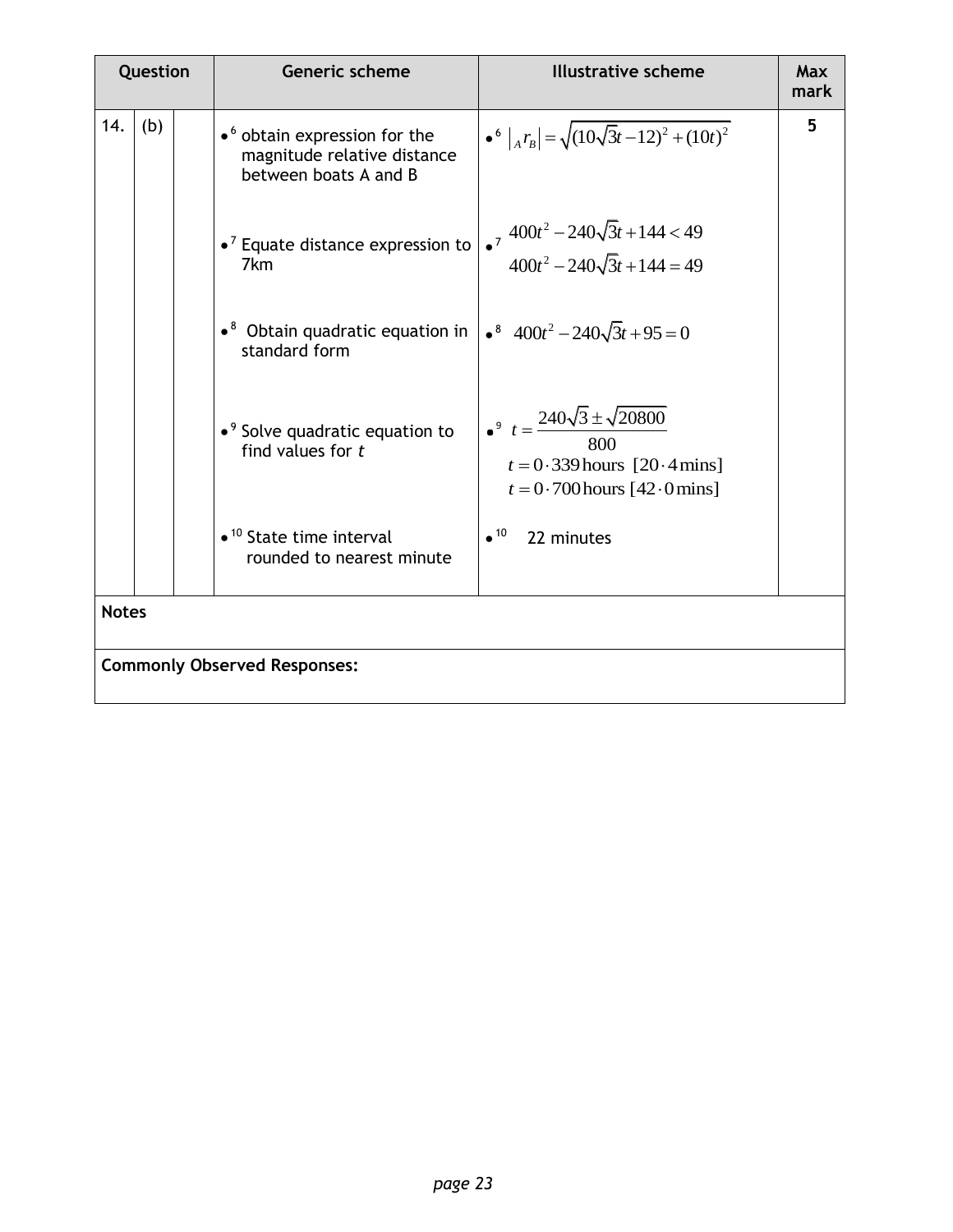|              | Question |  | Generic scheme                                                                                                  | <b>Illustrative scheme</b>                                                                                                                 | Max<br>mark  |  |  |
|--------------|----------|--|-----------------------------------------------------------------------------------------------------------------|--------------------------------------------------------------------------------------------------------------------------------------------|--------------|--|--|
| 15.          | (a)      |  | $\bullet$ <sup>1</sup> Statement of the total force                                                             | $\cdot \frac{P}{v} - \frac{mkv^2}{6}$                                                                                                      | $\mathbf{2}$ |  |  |
|              |          |  | • <sup>2</sup> Use of $F = ma$ with use of<br>$mv\frac{dv}{dt}$<br>dx                                           | $\frac{dv}{dx} = \frac{6P - mkv^3}{6v}$                                                                                                    |              |  |  |
| <b>Notes</b> |          |  |                                                                                                                 |                                                                                                                                            |              |  |  |
|              |          |  | <b>Commonly Observed Responses:</b>                                                                             |                                                                                                                                            |              |  |  |
|              | (b)      |  | • <sup>3</sup> Separation of variables<br>to prepare for<br>integration<br>• <sup>4</sup> explicit term for $x$ | • $\int dx = \int \frac{6mv^2}{6P - mLv^3}dv$<br>$\int_0^4 x = \frac{-2}{k} \ln  6P - mkv^3  + c$                                          | 4            |  |  |
|              |          |  | $\bullet$ <sup>5</sup> Substitute initial values to<br>find c or use definite integral                          | $0 = \frac{-2}{k} \ln(6P) + c$<br>$c = \frac{2}{k} \ln 6P$                                                                                 |              |  |  |
|              |          |  | $\bullet$ <sup>6</sup> Expression for the<br>displacement                                                       | • $x = \frac{2}{2} \ln 6P - \frac{2}{3} \ln (6P - mkv^3)$<br>K<br>$\left[x = \frac{2}{k} \ln \left  \frac{6P}{6P - mkv^3} \right  \right]$ |              |  |  |
|              | Notes:   |  |                                                                                                                 |                                                                                                                                            |              |  |  |
|              |          |  | <b>Commonly Observed Responses:</b>                                                                             |                                                                                                                                            |              |  |  |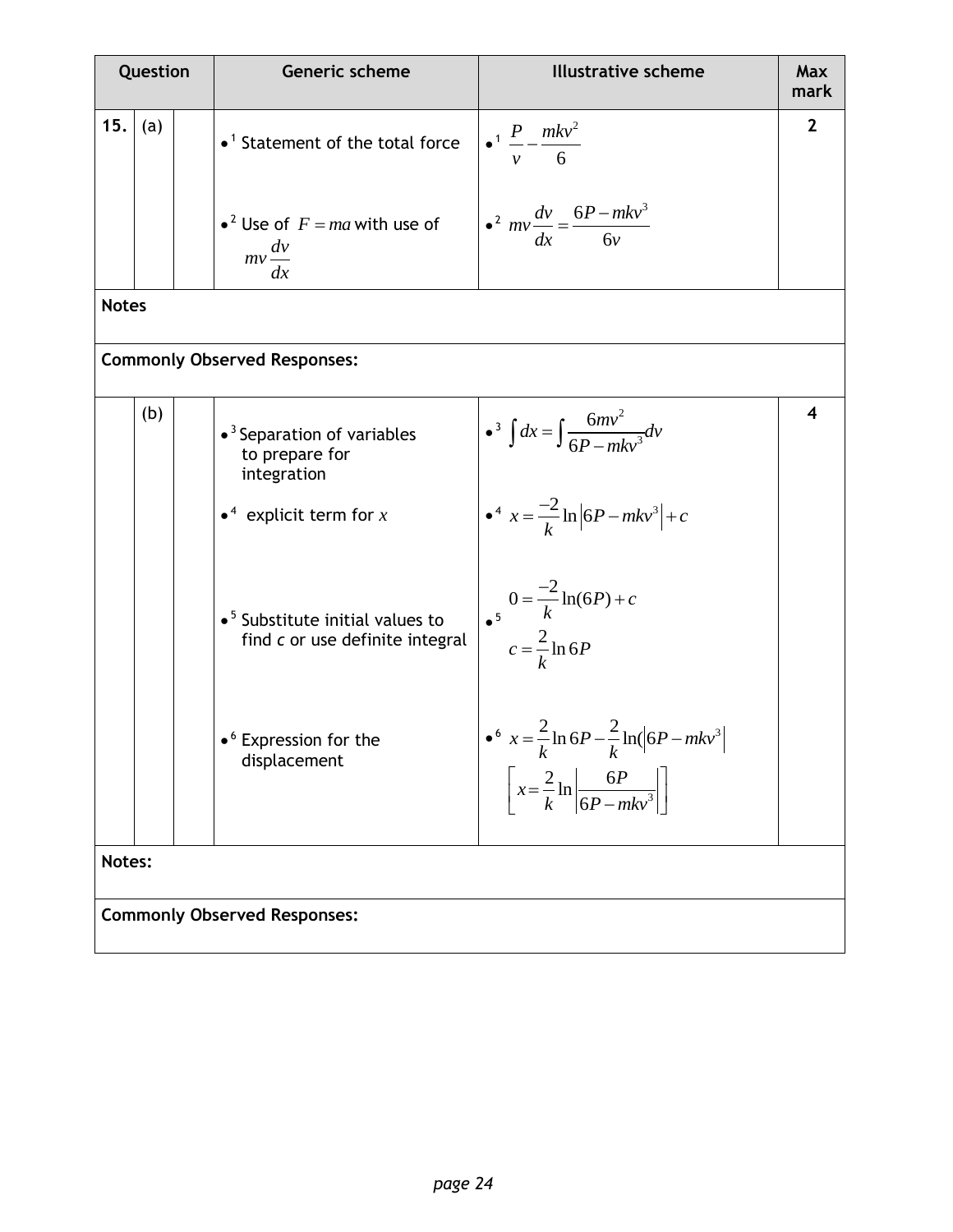|                                                                                                          | Question |  | Generic scheme                                                                                                                                        | <b>Illustrative scheme</b>                                                                             | Max<br>mark |
|----------------------------------------------------------------------------------------------------------|----------|--|-------------------------------------------------------------------------------------------------------------------------------------------------------|--------------------------------------------------------------------------------------------------------|-------------|
| 16.                                                                                                      |          |  | • <sup>1</sup> identify $\int P dt$ and its<br>integration                                                                                            | • <sup>1</sup> $\int \frac{-1}{t} dt = -\ln t$                                                         | 5           |
|                                                                                                          |          |  | $\bullet$ <sup>2</sup> integrating factor                                                                                                             | • $e^{-\ln t} = e^{\ln \frac{1}{t}} = \frac{1}{t}$                                                     |             |
|                                                                                                          |          |  | • <sup>3</sup> multiply through by IF and $\int_0^1 \frac{dv}{t} dt - \frac{v}{t^2} = \frac{3}{t}$<br>state derivative                                | $\frac{d}{dt}(\frac{v}{t}) = \frac{3}{t}$                                                              |             |
|                                                                                                          |          |  | for $v$                                                                                                                                               | • <sup>4</sup> integrate to give expression $\int e^4 \frac{v}{r} = 3 \ln t + c$ $[v = 3t \ln t + ct]$ |             |
|                                                                                                          |          |  | • <sup>5</sup> use initial conditions to find $c \mid \bullet^5 c = 5 \Longrightarrow v = 3t \ln t + 5t$<br>and state full expression for<br>velocity |                                                                                                        |             |
| <b>Notes</b>                                                                                             |          |  |                                                                                                                                                       |                                                                                                        |             |
| • <sup>4</sup> must include constant.<br>• <sup>5</sup> must be expression for v and not $\frac{v}{x}$ . |          |  |                                                                                                                                                       |                                                                                                        |             |
|                                                                                                          |          |  | <b>Commonly Observed Responses:</b>                                                                                                                   |                                                                                                        |             |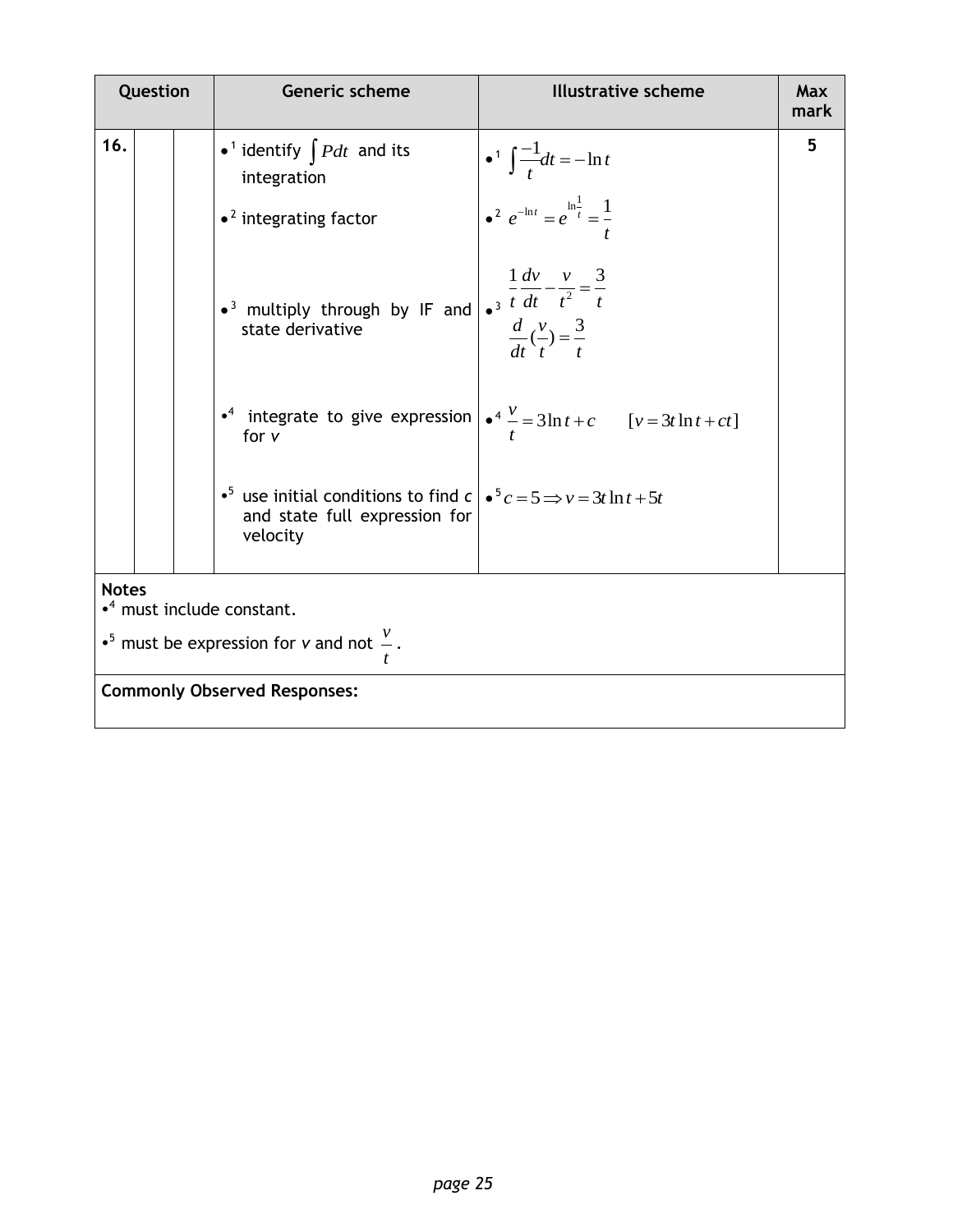| Question     | Generic scheme                                                                             | <b>Illustrative scheme</b>                                                            | <b>Max</b><br>mark |
|--------------|--------------------------------------------------------------------------------------------|---------------------------------------------------------------------------------------|--------------------|
| 17.<br>(a)   | $\bullet$ <sup>1</sup> resolve forces<br>perpendicular to the slope                        | • $^1R = mg \cos \theta$ [R = 12g $\frac{\sqrt{7}}{4} = 3\sqrt{7}g$ ]                 | 5                  |
|              | $\cdot^2$ resolve forces parallel to<br>the slope                                          | $\epsilon^2$ ma = mg sin $\theta - \mu R$                                             |                    |
|              | $\bullet$ <sup>3</sup> combine equations to give<br>an expression for the<br>acceleration. | $\cdot^3 a = g \sin \theta - \mu g \cos \theta$<br>$a = \frac{(3 - \sqrt{7\mu})g}{4}$ |                    |
|              | $\bullet$ <sup>4</sup> use appropriate equation<br>of motion with<br>substitution.         | $v^4$ $v^2 = u^2 + 2as$<br>$100 = 25 + \frac{2(3-\sqrt{7}\mu)gs}{4}$                  |                    |
|              | $\bullet$ <sup>5</sup> algebraic manipulation to<br>give the required<br>expression.       | $\frac{5(3-\sqrt{7}\mu)gs}{2} = 75$<br>$s = \frac{150}{(3-\sqrt{7}u)e}$               |                    |
| <b>Notes</b> |                                                                                            |                                                                                       |                    |
|              | <b>Commonly Observed Responses:</b>                                                        |                                                                                       |                    |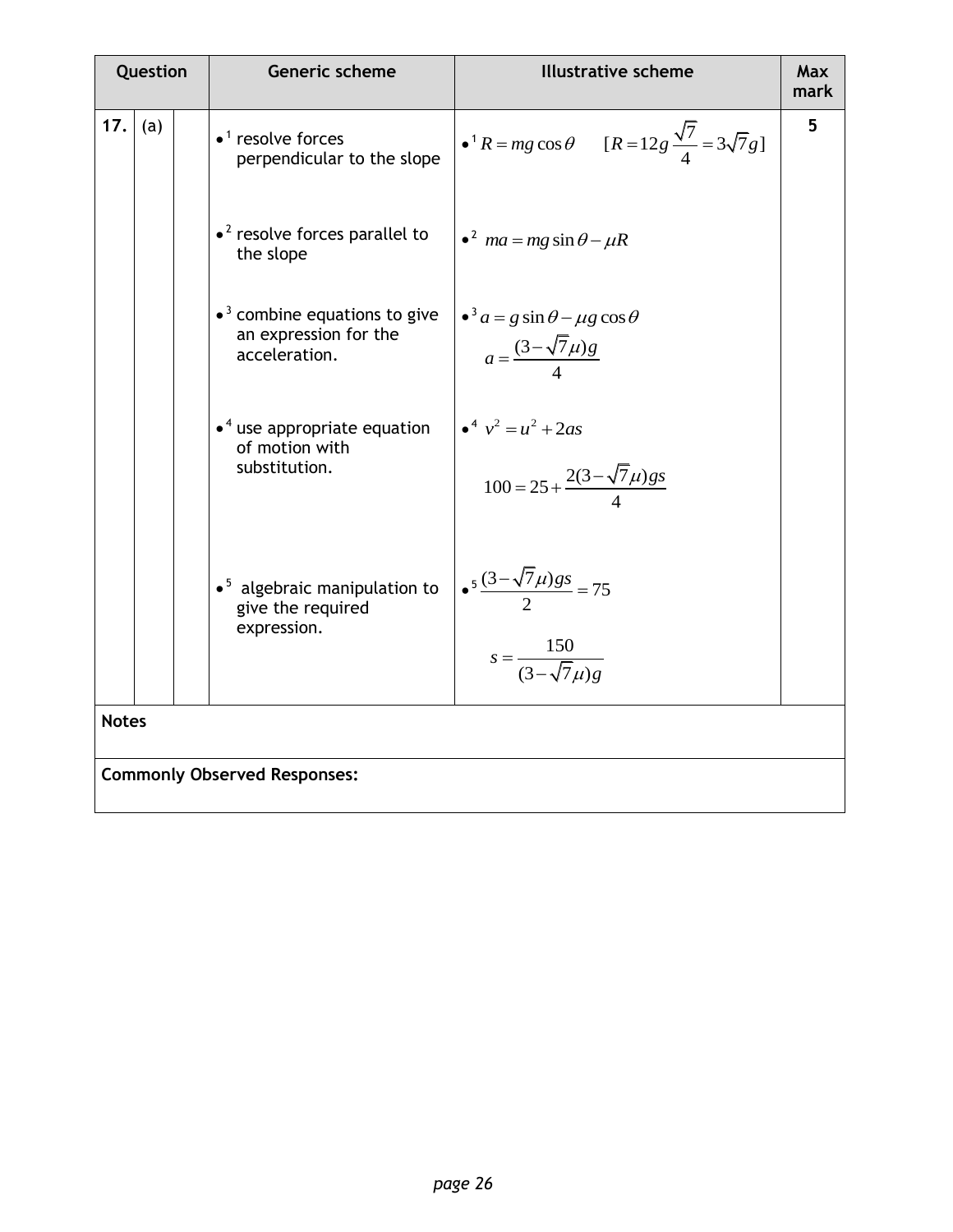|              | Question |  | Generic scheme                                                                                                                            | <b>Illustrative scheme</b>                                                                                                                             | Max<br>mark |
|--------------|----------|--|-------------------------------------------------------------------------------------------------------------------------------------------|--------------------------------------------------------------------------------------------------------------------------------------------------------|-------------|
| 17.          | (b)      |  | • <sup>6</sup> consider motion<br>of the body down<br>slope with<br>resisting forces                                                      | $\cdot$ $^6$ ma = mg sin $\theta$ - $\mu$ R - 260cos $\theta$                                                                                          | 6           |
|              |          |  | $\bullet^7$ consider<br>equilibrium<br>perpendicular to<br>slope                                                                          | $R = 260 \sin \theta + 12 g \cos \theta$                                                                                                               |             |
|              |          |  | $\bullet^8$ combine<br>equations and<br>substitute in<br>values to get an<br>expression for<br>acceleration                               | $\bullet^8$<br>$12a = 12g \sin \theta - \mu(260 \sin \theta + 12g \cos \theta) - 260 \cos \theta$<br>$12a = -83.8 - 273\mu$<br>$a = -6.98 - 22.75 \mu$ |             |
|              |          |  | $\bullet$ <sup>9</sup> substitute<br>expression for<br>acceleration into<br>equation of<br>motion with<br>original distance<br>now halved | • <sup>9</sup> $v^2 = u^2 + 2as$<br>$0 = 100 + 2(-6.98 - 22.75\mu) \times \frac{75}{(3-\sqrt{7}\mu)g}$                                                 |             |
|              |          |  | $\bullet$ <sup>10</sup> Simplify<br>equation                                                                                              | $\sqrt{10}$ -100(3- $\sqrt{7}\mu$ )g = 150(-6.98-22.75 $\mu$ )                                                                                         |             |
|              |          |  | $\bullet$ <sup>11</sup> complete<br>solution to find<br>value of $\mu$                                                                    | • <sup>11</sup> $\mu = 0.32$                                                                                                                           |             |
| <b>Notes</b> |          |  |                                                                                                                                           |                                                                                                                                                        |             |
|              |          |  | <b>Commonly Observed Responses:</b>                                                                                                       |                                                                                                                                                        |             |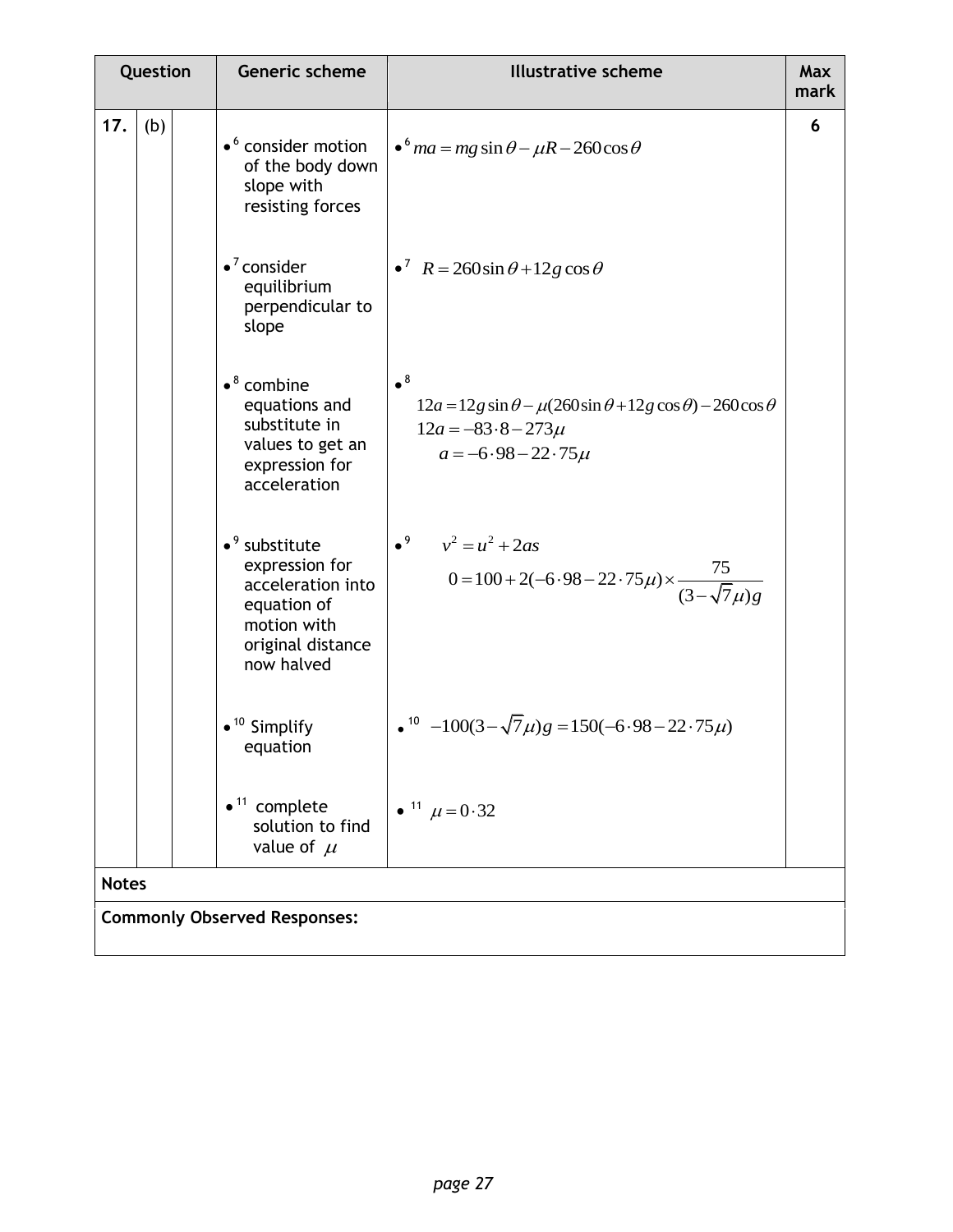| Question                     |     |  | Generic scheme                                                                              | <b>Illustrative scheme</b>                                                                                                    | Max<br>mark |
|------------------------------|-----|--|---------------------------------------------------------------------------------------------|-------------------------------------------------------------------------------------------------------------------------------|-------------|
| <b>Alternative Solution:</b> |     |  |                                                                                             |                                                                                                                               |             |
| 17.                          | (b) |  | $\bullet$ <sup>1</sup> Statement of force<br>acting down slope                              | $\bullet^1$ F = (mg sin $\theta$ – $\mu$ mg cos $\theta$ )                                                                    | 6           |
|                              |     |  | $\cdot$ <sup>2</sup> Change in kinetic<br>energy<br>$\cdot$ <sup>3</sup> use of work/energy | $\int$ $\frac{1}{2}mv^2 - \frac{1}{2}mu^2 = 450$<br>$\cdot$ <sup>3</sup> (mg sin $\theta$ – $\mu$ mg cos $\theta$ ) × s = 450 |             |
|                              |     |  | principle<br>$\bullet$ <sup>4</sup> substitution of                                         | $450 = (9g - 3\sqrt{7} \mu g) \times s$                                                                                       |             |
|                              |     |  | exact values                                                                                | $\frac{•^4}{s} = \frac{450}{(9 - 3\sqrt{7}\mu)g} = \frac{150}{g(3 - \sqrt{7}\mu)g}$                                           |             |
|                              |     |  | $\cdot$ <sup>5</sup> algebraic<br>manipulation to<br>give required<br>answer                | $(3 - \sqrt{7}\mu)gs = 150$<br>• <sup>5</sup> $s = \frac{150}{(3 - \sqrt{7}\mu)g}$                                            |             |
|                              |     |  | • <sup>6</sup> Resolve forces<br>acting down the<br>slope                                   | $\bullet^6$ (mg sin $\theta$ – 260cos $\theta$ – $\mu$ R)                                                                     |             |
|                              |     |  | $\bullet$ <sup>7</sup> Equilibrium of<br>forces<br>perpendicular to                         | $R = 260 \sin \theta + mg \cos \theta$<br>$\bullet$ <sup>'</sup>                                                              |             |
|                              |     |  | slope to give<br>expression for $R$<br>with substitution                                    | $(mg \sin \theta - 260 \cos \theta - 260 \mu \sin \theta - \mu mg \cos \theta) \times \frac{1}{2} s = -600$                   |             |
|                              |     |  | $\bullet^8$ set up equation<br>from the<br>work/energy<br>principle                         | $\bullet^8$<br>$(mg \sin \theta - 260 \cos \theta - \mu R) \times \frac{1}{2} s = \frac{1}{2} m v^2 - \frac{1}{2} m u^2$      |             |